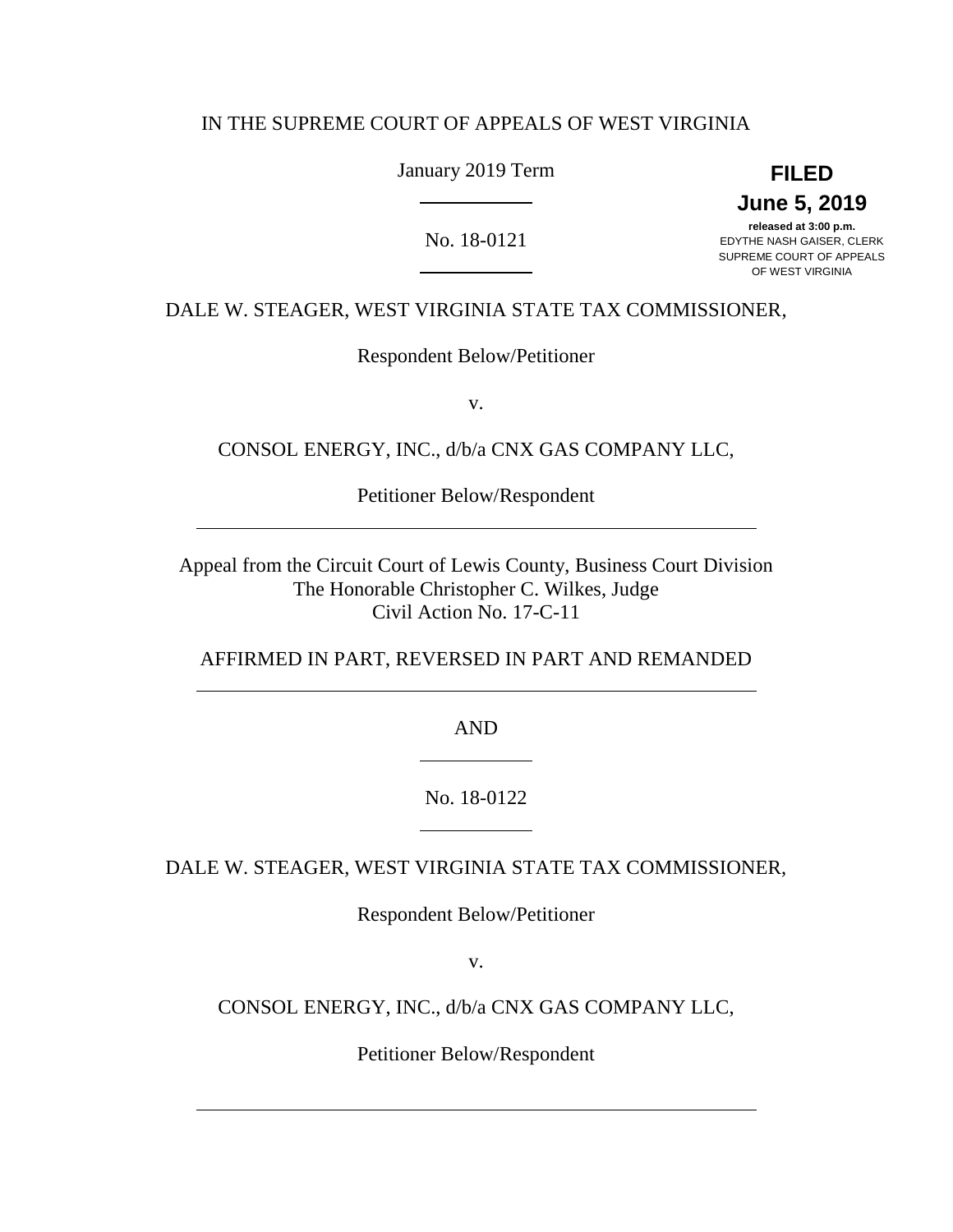Appeal from the Circuit Court of McDowell County, Business Court Division The Honorable Christopher C. Wilkes, Judge Civil Action No. 16-C-135

AFFIRMED IN PART, REVERSED IN PART AND REMANDED

AND

No. 18-0123

# DALE W. STEAGER, WEST VIRGINIA STATE TAX COMMISSIONER and DAVID E. SPONAUGLE, ASSESSOR OF DODDRIDGE COUNTY,

Respondents Below/Petitioners

v.

CONSOL ENERGY, INC., d/b/a CNX GAS COMPANY LLC,

Petitioner Below/Respondent

Appeal from the Circuit Court of Doddridge County, Business Court Division The Honorable Christopher C. Wilkes, Judge Civil Action No. 17-AA-2

AFFIRMED IN PART, REVERSED IN PART AND REMANDED

AND

No. 18-0124

DALE W. STEAGER, WEST VIRGINIA STATE TAX COMMISSIONER and ARLENE MOSSOR, ASSESSOR OF RITCHIE COUNTY,

Respondents Below/Petitioners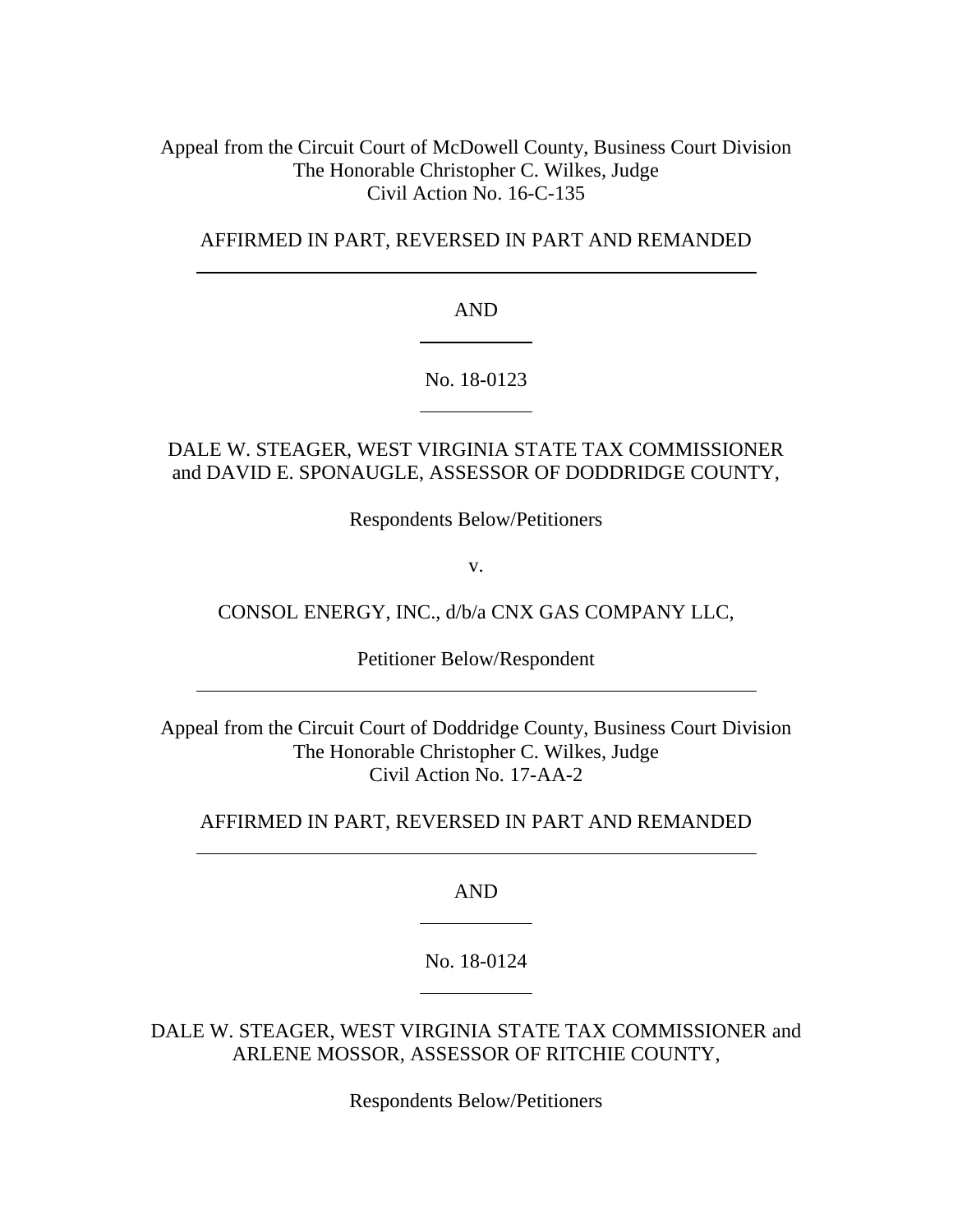v.

#### ANTERO RESOURCES CORPORATION,

Petitioner Below/Respondent

Appeal from the Circuit Court of Ritchie County, Business Court Division The Honorable Christopher C. Wilkes, Judge Civil Action No. 17-AA-1

## AFFIRMED IN PART, REVERSED IN PART AND REMANDED

AND

No. 18-0125

DALE W. STEAGER, WEST VIRGINIA STATE TAX COMMISSIONER and DAVID E. SPONAUGLE, ASSESSOR OF DODDRIDGE COUNTY,

Respondents Below/Petitioners

v.

## ANTERO RESOURCES CORPORATION,

Petitioner Below/Respondent

Appeal from the Circuit Court of Doddridge County, Business Court Division The Honorable Christopher C. Wilkes, Judge Civil Action No. 17-AA-1 and 17-AA-3

AFFIRMED IN PART, REVERSED IN PART AND REMANDED

AND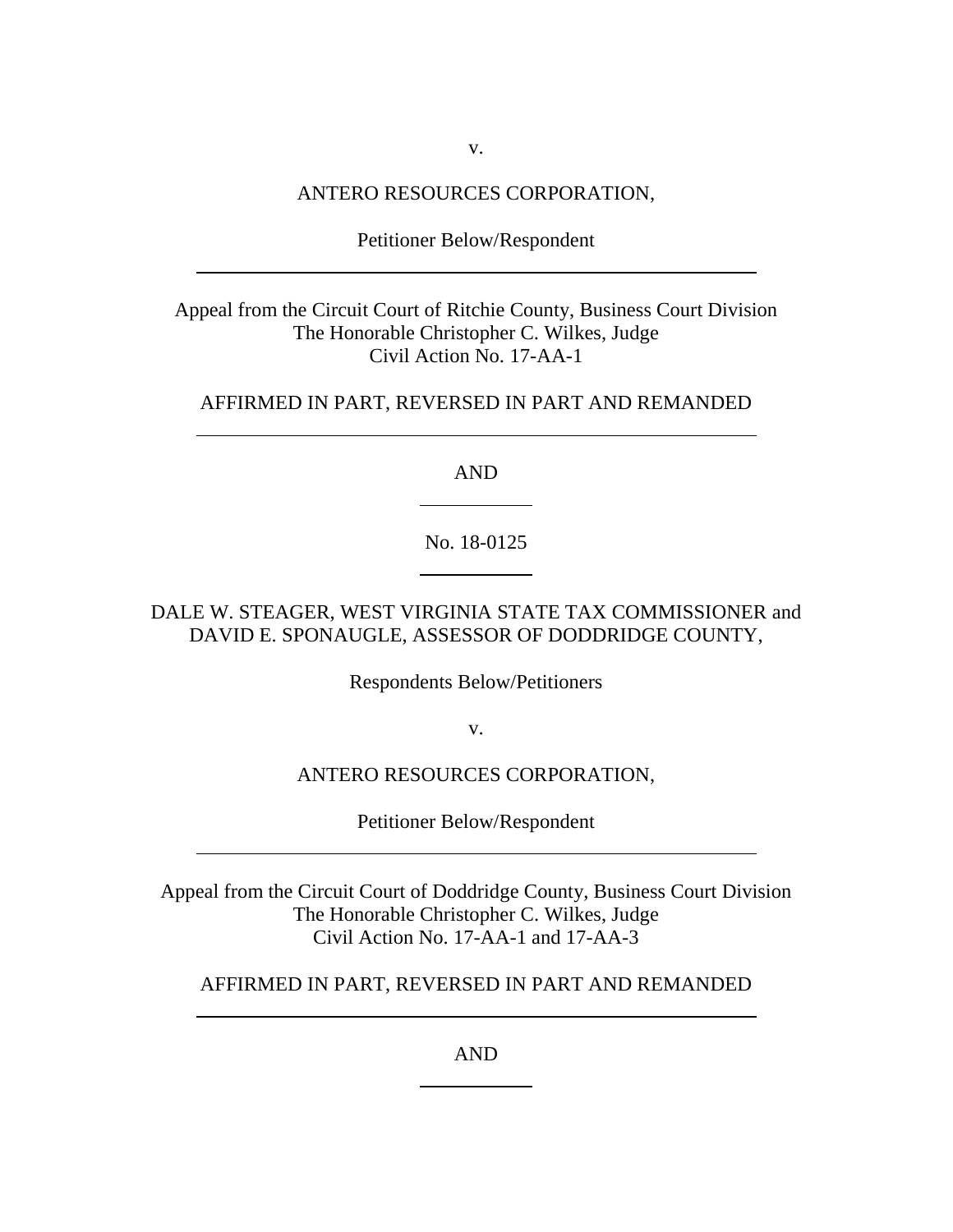No. 18-0227

THE COUNTY COMMISSION OF DODDRIDGE COUNTY, Sitting as the Board of Assessment Appeals and Board of Equalization,

Respondent Below/Petitioner

v.

CONSOL ENERGY, INC., d/b/a CNX GAS COMPANY LLC,

Petitioner Below/Respondent

Appeal from the Circuit Court of Doddridge County, Business Court Division The Honorable Christopher C. Wilkes, Judge Civil Action No. 17-AA-2

AFFIRMED IN PART, REVERSED IN PART AND REMANDED

AND

No. 18-0228

THE COUNTY COMMISSION OF DODDRIDGE COUNTY, Sitting as the Board of Assessment Appeals and Board of Equalization,

Respondent Below/Petitioner

v.

ANTERO RESOURCES CORPORATION,

Petitioner Below/Respondent

Appeal from the Circuit Court of Doddridge County, Business Court Division The Honorable Christopher C. Wilkes, Judge Civil Action No. 17-AA-1 and 17-AA-3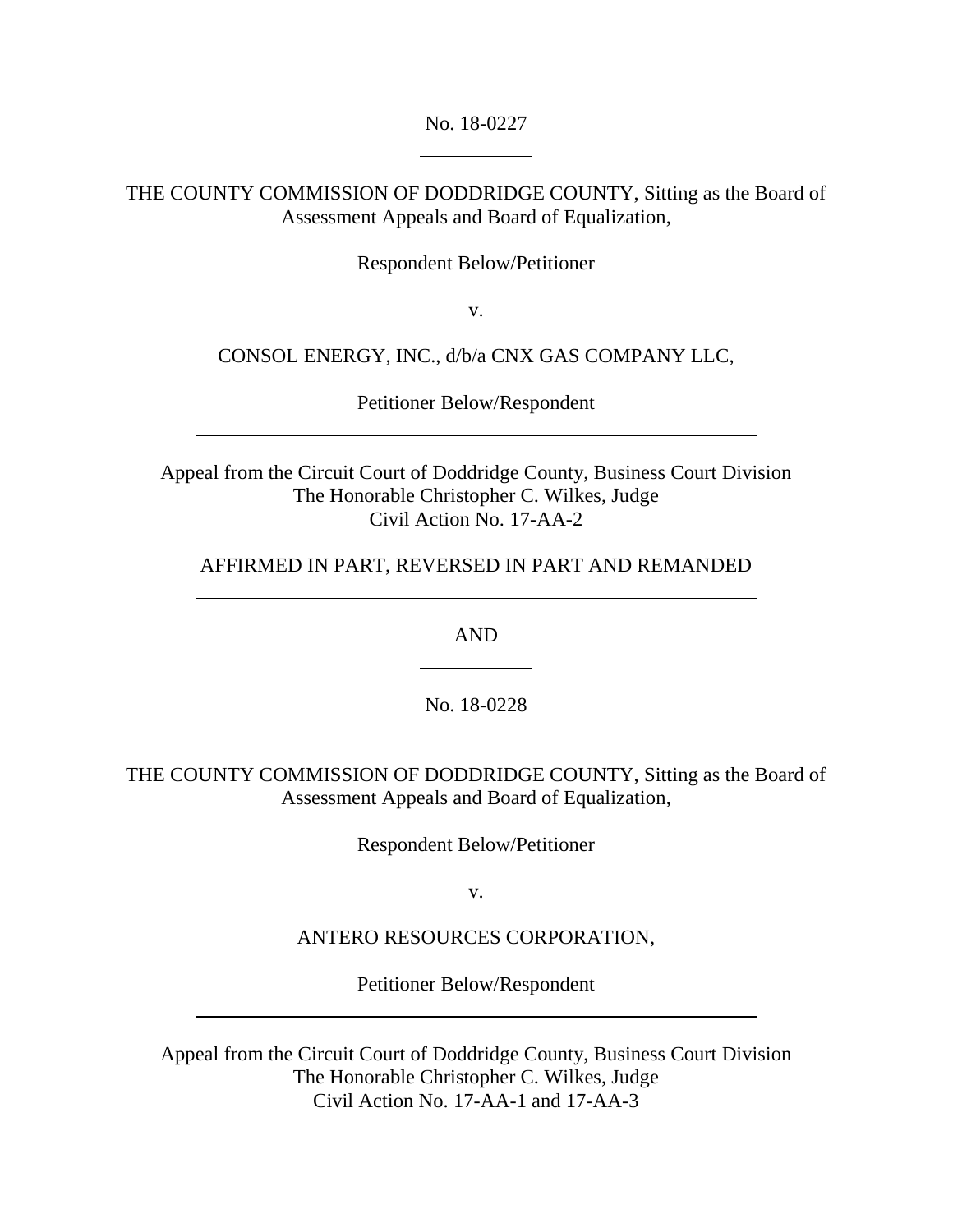#### AFFIRMED IN PART, REVERSED IN PART AND REMANDED

Submitted: March 12, 2019 Filed: June 5, 2019

Patrick Morrisey **Ancil G. Ramey, Esq.** Ancil G. Ramey, Esq. Attorney General Steptoe & Johnson PLLC L. Wayne Williams, Esq. Huntington, WV Assistant Attorney General Craig A. Griffith, Esq Charleston, WV John J. Meadows, Esq. Counsel for Petitioner Dale W. Steager, Steptoe & Johnson PLLC West Virginia State Tax Commissioner Charleston, WV

Jonathan Nicol, Esq. Company LLC and Antero Brandy D. Bell, Esq. Resources Corporation Lindsay M. Gainer, Esq. Kay Casto & Chaney PLLC Charleston, WV Counsel for Respondent the County Commission of Doddridge County

James Brian Shockley, Esq. Assistant Prosecuting Attorney Harrison County Prosecutor's Office Clarksburg, WV Counsel for Amicus Curiae the Harrison County Commission and Joseph R. Romano, Assessor of Harrison County

Jack C. McClung, Esq. Charleston, WV Counsel for Amicus Curiae West Virginia Association of County Officials, Inc.

Kelli D. Talbott, Esq. Senior Deputy Attorney General Charleston, WV Counsel for Amicus Curiae Steven L. Paine, West Virginia State Superintendent of Schools Counsel for Respondents Consol Energy Inc. d/b/a CNX Gas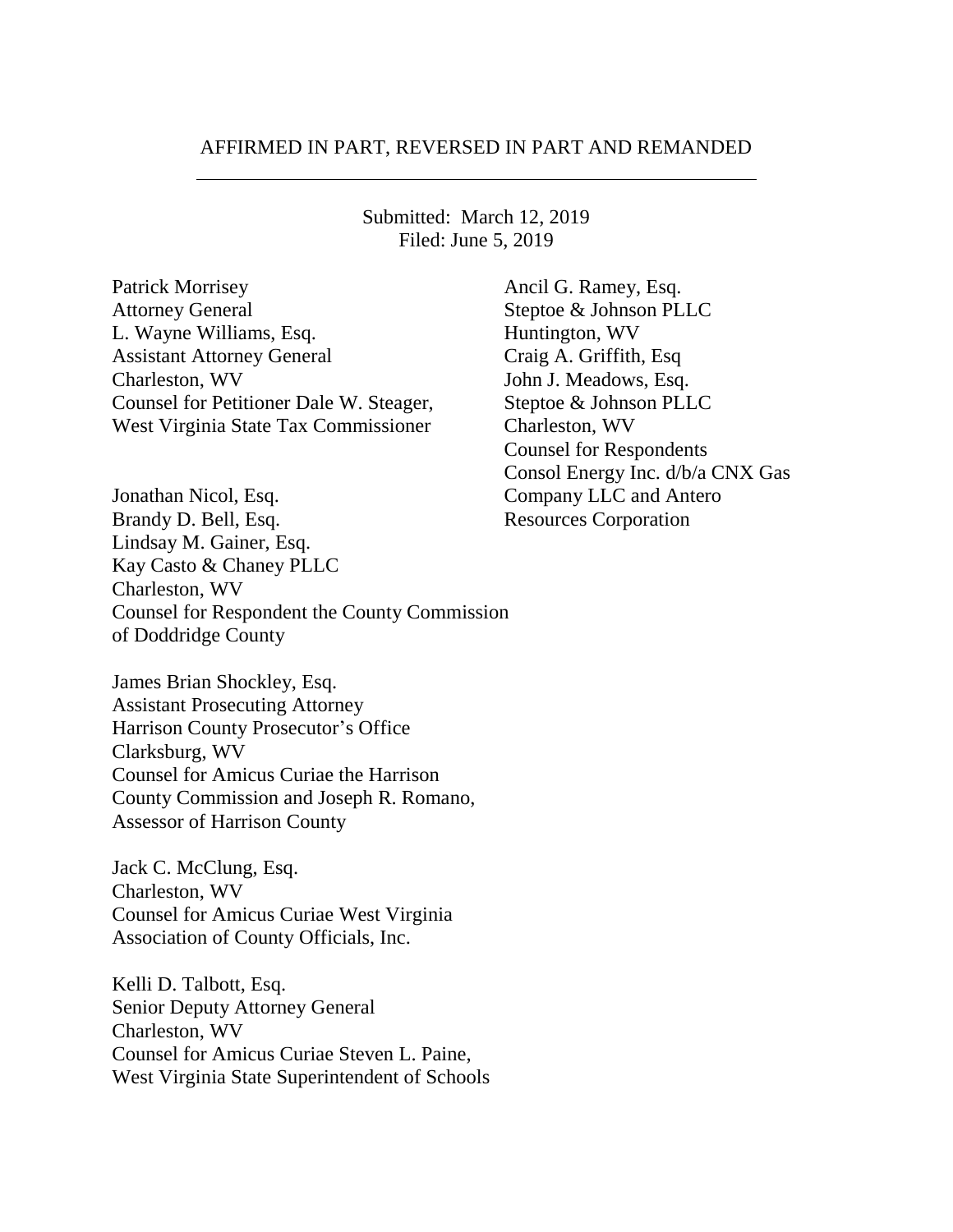Timothy E. Haught, Esq. Wetzel County Prosecuting Attorney New Martinsville, WV Counsel for Amicus Curiae the County Commission of Wetzel County, West Virginia

JUSTICE WORKMAN delivered the Opinion of the Court.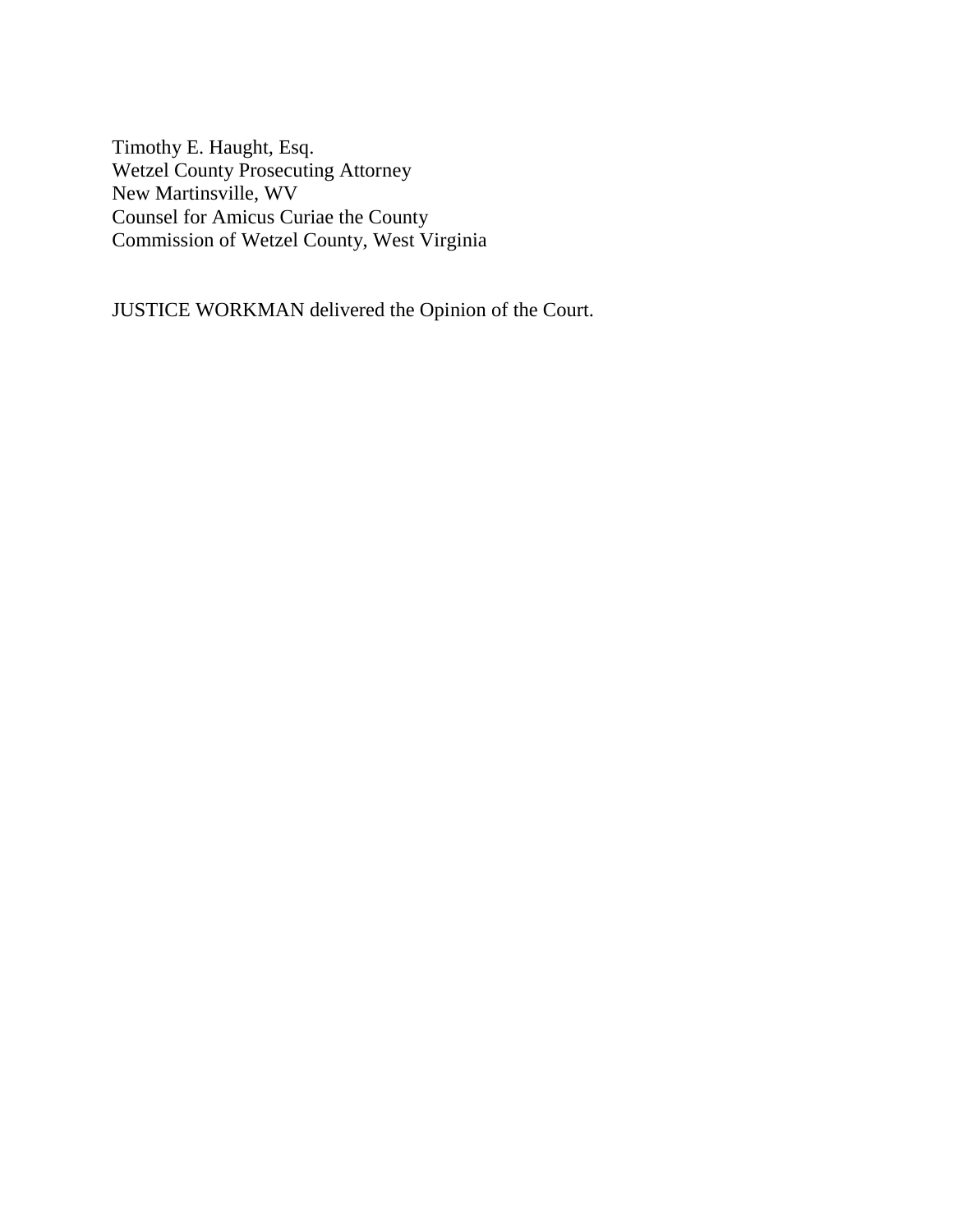#### SYLLABUS BY THE COURT

1. "As a general rule, there is a presumption that valuations for taxation purposes fixed by an assessor are correct. Thus, a tax assessment of coal property will be presumed to be correct when the assessor, in assessing the coal property: (1) relies upon the legislative rules prescribing the methods by which property is to be assessed; and (2) uses, as a guide, information furnished by the tax department, such as a list of comparable sales of similar property. The burden is on the taxpayer challenging the assessment to demonstrate by clear and convincing evidence that the tax assessment is erroneous." Syl. Pt. 2, *W. Pocahontas Properties, Ltd. v. Cty. Comm'n of Wetzel Cty*., 189 W. Va. 322, 431 S.E.2d 661 (1993).

2. "Interpreting a statute or an administrative rule or regulation presents a purely legal question subject to *de novo* review." Syl. Pt. 1, *Appalachian Power Co. v. State Tax Dep't of W. Va.*, 195 W. Va. 573, 466 S.E.2d 424 (1995).

3. "Where the issue on an appeal from the circuit court is clearly a question of law or involving an interpretation of a statute, we apply a *de novo* standard of review." Syl. Pt. 1, *Chrystal R. M. v. Charlie A. L*., 194 W. Va. 138, 459 S.E.2d 415 (1995).

4. "A regulation that is proposed by an agency and approved by the Legislature is a 'legislative rule' as defined by the State Administrative Procedures Act, *W. Va. Code*, 29A–1–2(d) [1982], and such a legislative rule has the force and effect of law."

i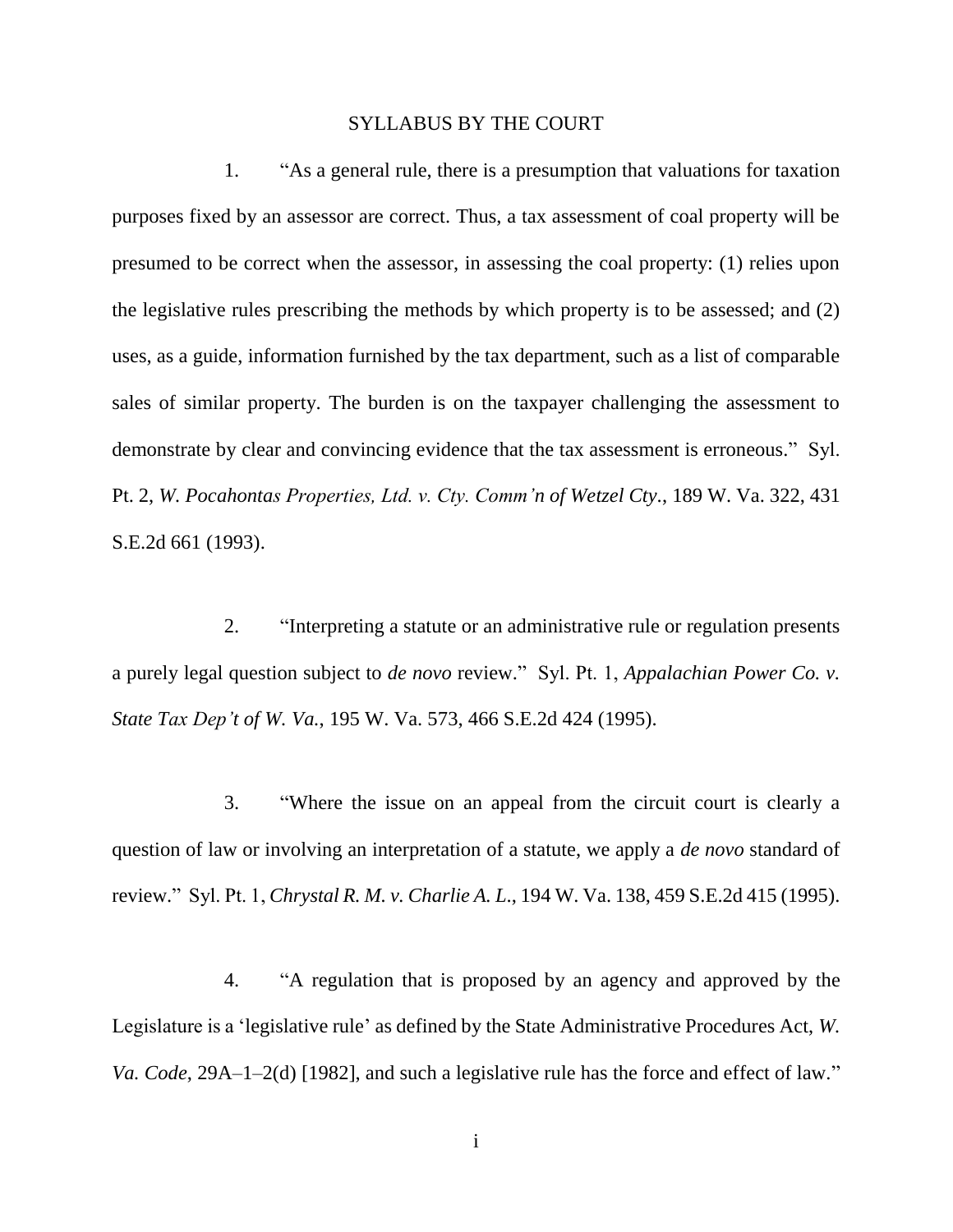Syl. Pt. 5, *Smith v. W. Va. Human Rights Comm'n*, 216 W. Va. 2, 4, 602 S.E.2d 445, 447 (2004).

5. "A statute, or an administrative rule, may not, under the guise of 'interpretation,' be modified, revised, amended or rewritten." Syl. Pt. 1, *Consumer Advocate Div. of Pub. Serv. Comm'n of W. Va. v. Pub. Serv. Comm'n of W. Va*., 182 W. Va. 152, 154, 386 S.E.2d 650, 652 (1989).

6. "If the language of an enactment is clear and within the constitutional authority of the law-making body which passed it, courts must read the relevant law according to its unvarnished meaning, without any judicial embroidery. Even when there is conflict between the legislative rule and the initial statute, that conflict will be resolved using ordinary canons of interpretation." Syl. Pt. 3, in part, *W. Va. Health Care Cost Review Auth. v. Boone Mem'l Hosp*., 196 W. Va. 326, 472 S.E.2d 411 (1996).

7. "'"Where economic rights are concerned, we look to see whether the classification is a rational one based on social, economic, historic or geographic factors, whether it bears a reasonable relationship to a proper governmental purpose, and whether all persons within the class are treated equally. Where such classification is rational and bears the requisite reasonable relationship, the statute does not violate Section 10 of Article III of the West Virginia Constitution, which is our equal protection clause." Syllabus Point 7, [as modified,] *Atchinson v. Erwin*, [172] W.Va. [8], 302 S.E.2d 78 (1983).' Syllabus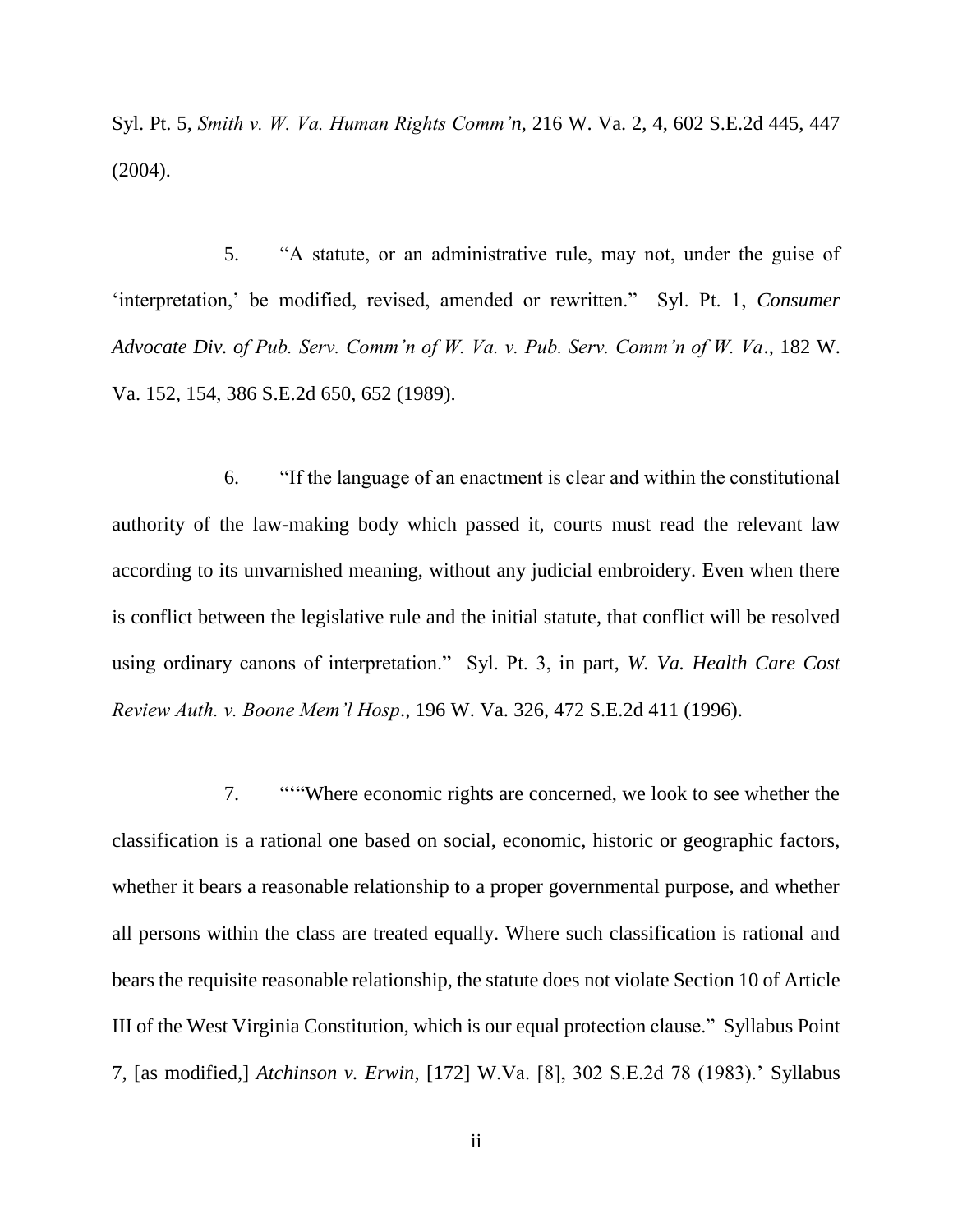Point 4, as modified, *Hartsock-Flesher Candy Co. v. Wheeling Wholesale Grocery Co*., 174 W.Va. 538, 328 S.E.2d 144 (1984)." Syl. Pt. 4, *Gibson v. W. Virginia Dep't of Highways,* 185 W. Va. 214, 406 S.E.2d 440 (1991), *holding modified by Neal v. Marion*, 222 W. Va. 380, 664 S.E.2d 721 (2008).

8. West Virginia Code of State Rules § 110-1J-4.3 (2005) does not permit the imposition of a "not to exceed" limitation on the operating expense deduction authorized thereunder and use of such limitation along with a percentage deduction violates the "equal and uniform" requirement of West Virginia Constitution Article X, Section 1, as well as the equal protection provisions of the West Virginia and United States Constitutions.

9. "Judicial review of an agency's legislative rule and the construction of a statute that it administers involves two separate but interrelated questions, only the second of which furnishes an occasion for deference. In deciding whether an administrative agency's position should be sustained, a reviewing court applies the standards set out by the United States Supreme Court in *Chevron U.S.A., Inc. v. Natural Resources Defense Council, Inc*., 467 U.S. 837, 104 S. Ct. 2778, 81 L.Ed.2d 694 (1984). The court first must ask whether the Legislature has directly spoken to the precise question at issue. If the intention of the Legislature is clear, that is the end of the matter, and the agency's position only can be upheld if it conforms to the Legislature's intent. No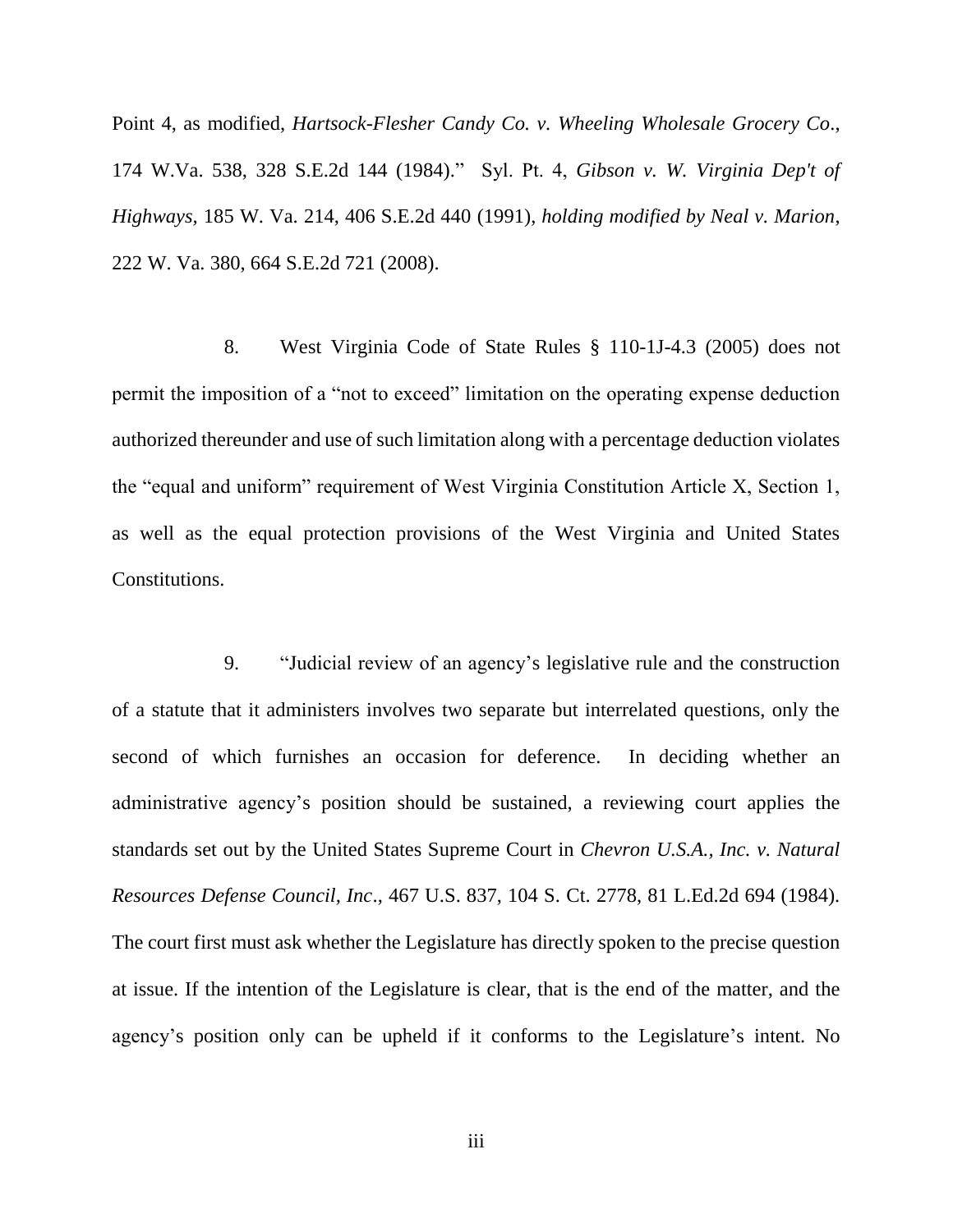deference is due the agency's interpretation at this stage." Syl. Pt. 3, *Appalachian Power Co. v. State Tax Dep't of W. Virginia*, 195 W. Va. 573, 466 S.E.2d 424 (1995).

10. "If legislative intent is not clear, a reviewing court may not simply impose its own construction of the statute in reviewing a legislative rule. Rather, if the statute is silent or ambiguous with respect to the specific issue, the question for the court is whether the agency's answer is based on a permissible construction of the statute. A valid legislative rule is entitled to substantial deference by the reviewing court. As a properly promulgated legislative rule, the rule can be ignored only if the agency has exceeded its constitutional or statutory authority or is arbitrary or capricious. W. Va. Code, 29A–4–2 (1982)." Syl. Pt. 4, *Appalachian Power Co. v. State Tax Dep't of W. Va.*, 195 W. Va. 573, 466 S.E.2d 424 (1995).

11. "Generally the words of a statute are to be given their ordinary and familiar significance and meaning, and regard is to be had for their general and proper use." Syl. Pt. 4, *State v. Gen. Daniel Morgan Post No. 548, Veterans of Foreign Wars*, 144 W. Va. 137, 107 S.E.2d 353 (1959).

12. The provisions contained in West Virginia Code of State Rules §§ 110-1J-4.1 and 110-1J-4.3 (2005) for a deduction of the average annual industry operating expense requires the use of a singular monetary average deduction.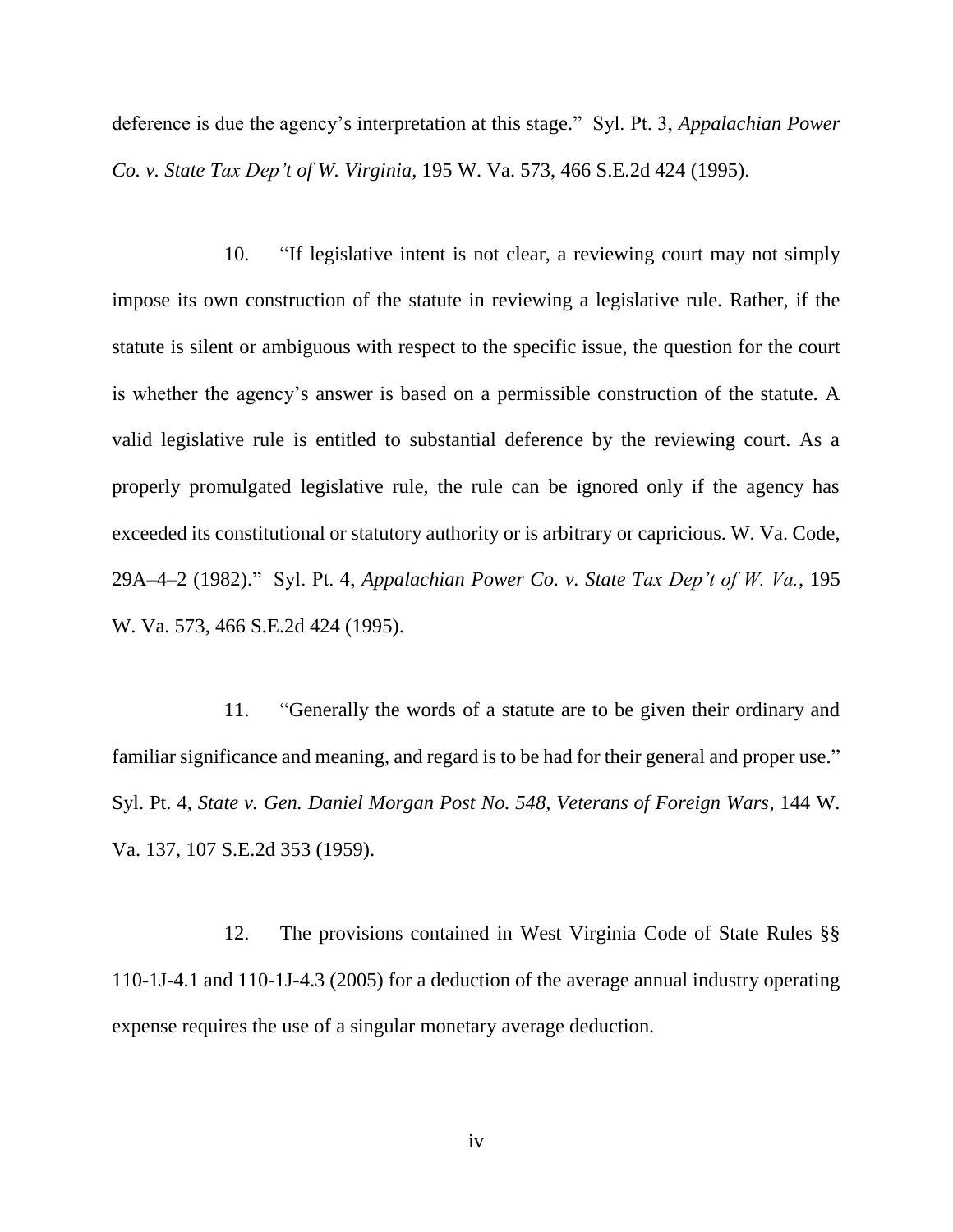WORKMAN, Justice:

 $\overline{a}$ 

These are seven consolidated appeals from the business court's January 17, 2018 and February 7, 2018, orders reversing various Boards of Assessment Appeals and rejecting the West Virginia State Tax Department's valuation of respondents' gas wells for *ad valorem* tax purposes. The business court concluded that the Tax Department's valuation violated the applicable regulation by improperly imposing a "cap" on the amount of operating expenses which may be deducted and was likewise in violation of West Virginia Constitution Article X, Section 1's "equal and uniform" provision and the equal protection provisions of the United States and West Virginia Constitutions. The business court further concluded that a survey utilized to ascertain the average industry operating expenses for Marcellus shale wells failed to properly permit itemization of "postproduction" expenses for inclusion in the calculation of the operating expense average. Following entry of these orders, the business court subsequently declined to alter or amend its judgment upon motion of the Doddridge County Commission.

Upon careful review of the briefs of the parties and amici curiae, $<sup>1</sup>$  the</sup> appendix record, the arguments of the parties, and the applicable legal authority, we agree

<sup>&</sup>lt;sup>1</sup> Amici curiae Harrison County Commission, Joseph R. Romano, Assessor of Harrison County, The West Virginia Association of County Officials, Inc., Steven L. Paine, West Virginia State Superintendent of Schools, and the County Commission of Wetzel County, West Virginia, likewise submitted briefs in support of the Tax Department's position. The Court acknowledges and expresses its appreciation for the amici curiae's submissions.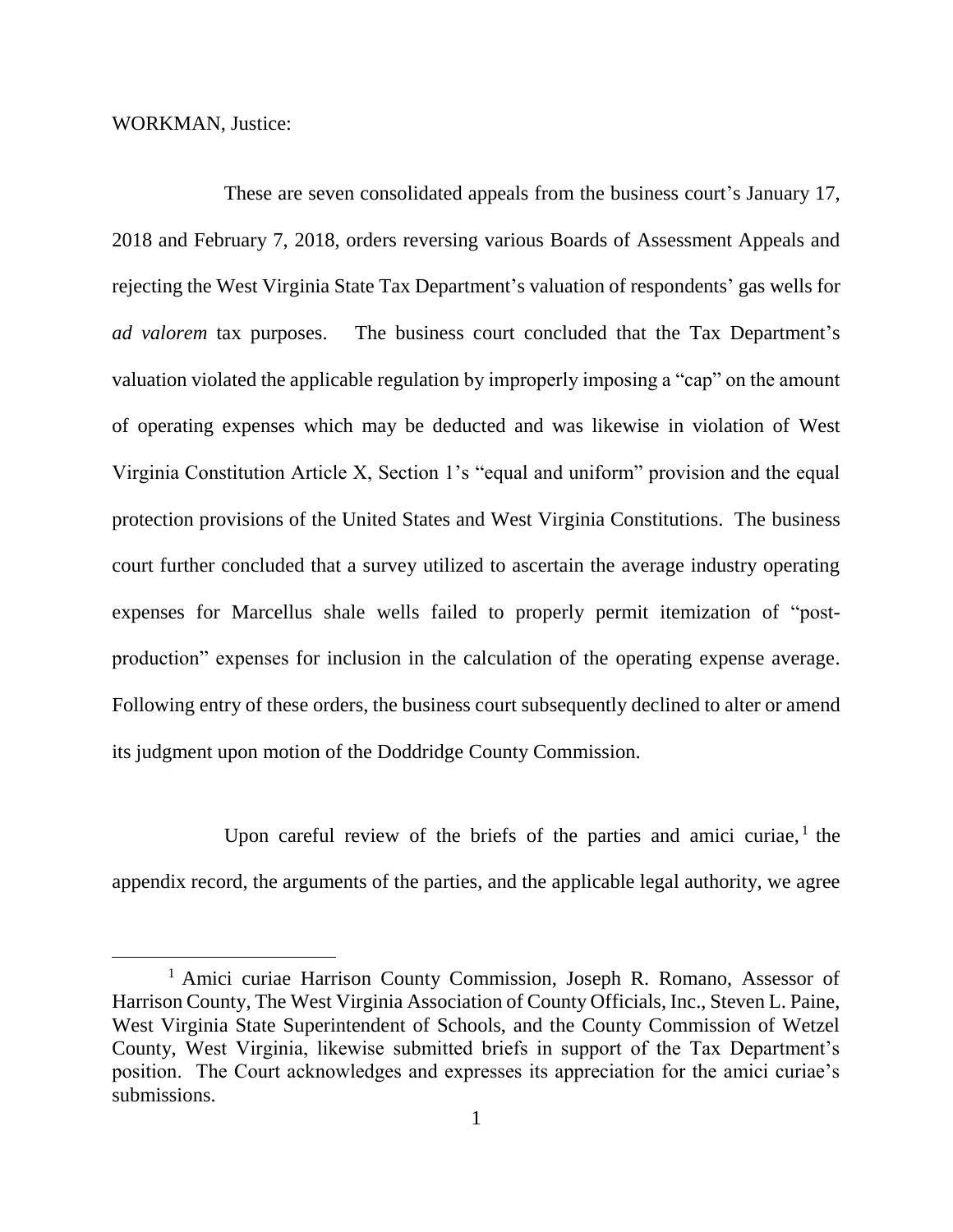with the business court's conclusion that the Tax Department acted in violation of the applicable regulations by improperly imposing a cap on respondents' operating expense deductions and therefore affirm its decision to that extent. However, we find that the business court erred in rejecting the Tax Department's interpretation of the applicable regulations concerning the inclusion of post-production expenses in the calculation of the annual industry average operating expenses. We likewise find that the business court erred in crafting relief which permitted an unlimited percentage deduction for operating expenses in lieu of a monetary average, and therefore reverse that aspect of the business court's decision and remand for further proceedings consistent with this opinion.

## **I. FACTS AND PROCEDURAL HISTORY**

Respondents Consol Energy, Inc. d/b/a CNX Gas Company, LLC ("CNX") and Antero Resources Corporation ("Antero") (collectively "respondents") are owners of various gas wells in Doddridge, Ritchie, Lewis, and McDowell Counties; CNX owns conventional, vertical gas wells and Antero owns horizontal, Marcellus shale gas wells ("Marcellus wells"). These gas well interests are appraised for *ad valorem* tax purposes by petitioner Dale W. Steager, West Virginia State Tax Commissioner ("Tax Department"), and assessed by the respective county commissions. This case involves valuation of CNX's conventional gas wells for the 2016 tax year and Antero's Marcellus wells for both the 2016 and 2017 tax years.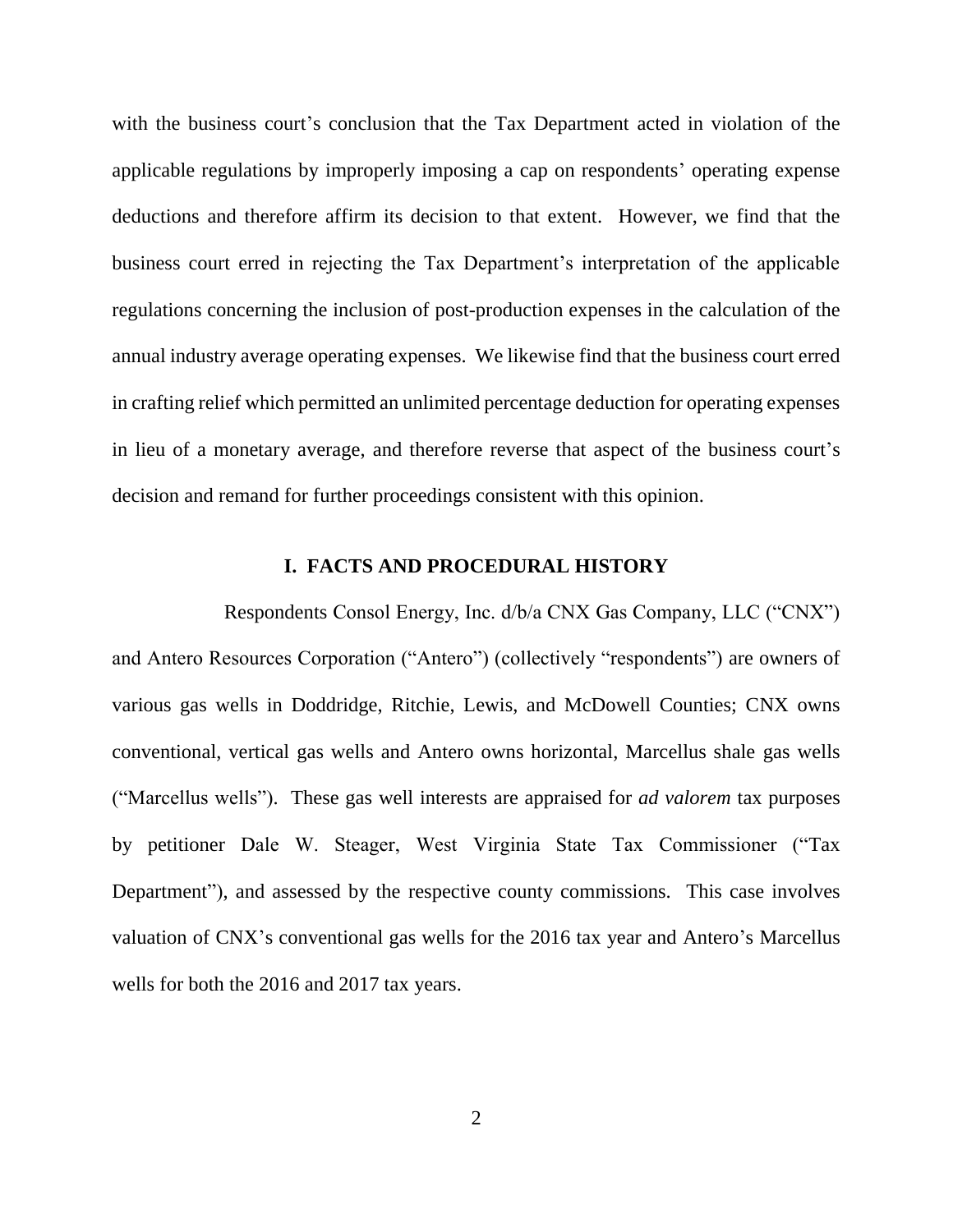#### GAS WELL VALUATION AND DEDUCTION OF OPERATING EXPENSES

To determine the value of gas wells for *ad valorem* taxation purposes, gas well owners provide gross receipts from their well production, to which the Tax Department applies a "production decline rate." From this figure, the "average annual industry operating expenses" are deducted to establish a "net receipts" value. That value is then capitalized to determine the taxable value. This formula is described in West Virginia Code of State Rules § 110-1J-4.1 (2005) as follows:

> 4.1. General. -- Oil and/or natural gas producing property value shall be determined through the process of applying a yield capitalization model to the net receipts (*gross receipts* less royalties paid *less operating expenses*) for the working interest and a yield capitalization model applied to the gross royalty payments for the royalty interest.

(emphasis added). With respect to the operating expenses referenced above, West Virginia Code of State Rules § 110-1J-4.3 provides that the Tax Commissioner shall "every five (5) years, determine the average annual industry operating expenses per well. The average annual industry operating expenses shall be deducted from working interest gross receipts to develop an income stream for application of a yield capitalization procedure." (emphasis added).

Each tax year, the Tax Department issues an Administrative Notice which states what the average annual industry operating expense is for that tax year; it is expressed by way of a percentage of the well's gross receipts, with a "not to exceed" amount or, as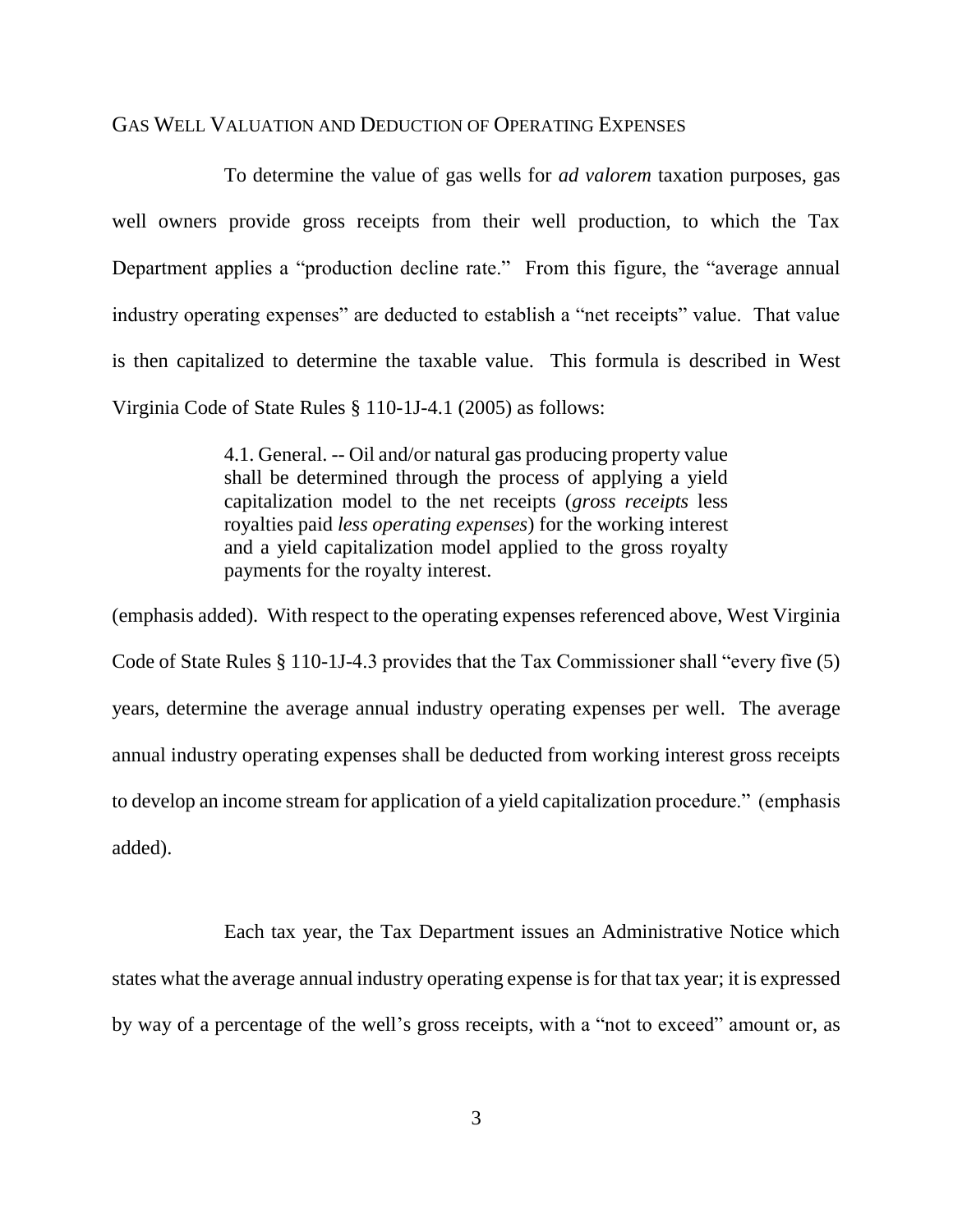respondents have characterized it, a "cap."<sup>2</sup> For the tax year 2016, Administrative Notice 2016-08 provided that for conventional gas wells the "[d]irect ordinary operating expenses will be estimated to be 30% of the gross receipts derived from gas production, not to exceed \$5,000 . . . ." (emphasis added). For Marcellus horizontal wells, the Administrative Notice provided that "the maximum operating expenses allowed is 20% of the gross receipts derived from gas production, not to exceed \$150,000." For the tax year 2017, the Administrative Notice provided for operating expenses of 20% not to exceed \$175,000 for Marcellus wells.<sup>3</sup>

Respondents appealed their gas well valuations to the respective Boards of Assessment Appeals ("Board(s)") for the appropriate county, claiming that their actual  $expenses<sup>4</sup>$  were in excess of the stated percentages and that the cap resulted in an artificial reduction in the operating expense deduction where their expenses exceeded the cap.<sup>5</sup>

 $2$  The Tax Department disputes the characterization of the "not to exceed" amount as being tantamount to a "cap." As discussed more fully *infra*, we find the Tax Department's resistance to that characterization unfounded.

<sup>&</sup>lt;sup>3</sup> Valuations for the conventional wells for tax year 2017 are not at issue herein; however, in that instance, the operating expense percentage was increased from 30% to 45%, but the \$5,000 limit remained.

<sup>4</sup> CNX asserted that its actual expenses were 37% of its gross receipts; Antero maintained that its actual expenses were 23% for tax year 2016 and 36% for tax year 2017, respectively.

<sup>5</sup> For example, if a well's gross receipts were \$10,000, the 30% operating expense reduction would equal \$3,000.00 and it would get the benefit of the full 30%. However, if gross receipts were greater—for example \$50,000.00—application of the cap would serve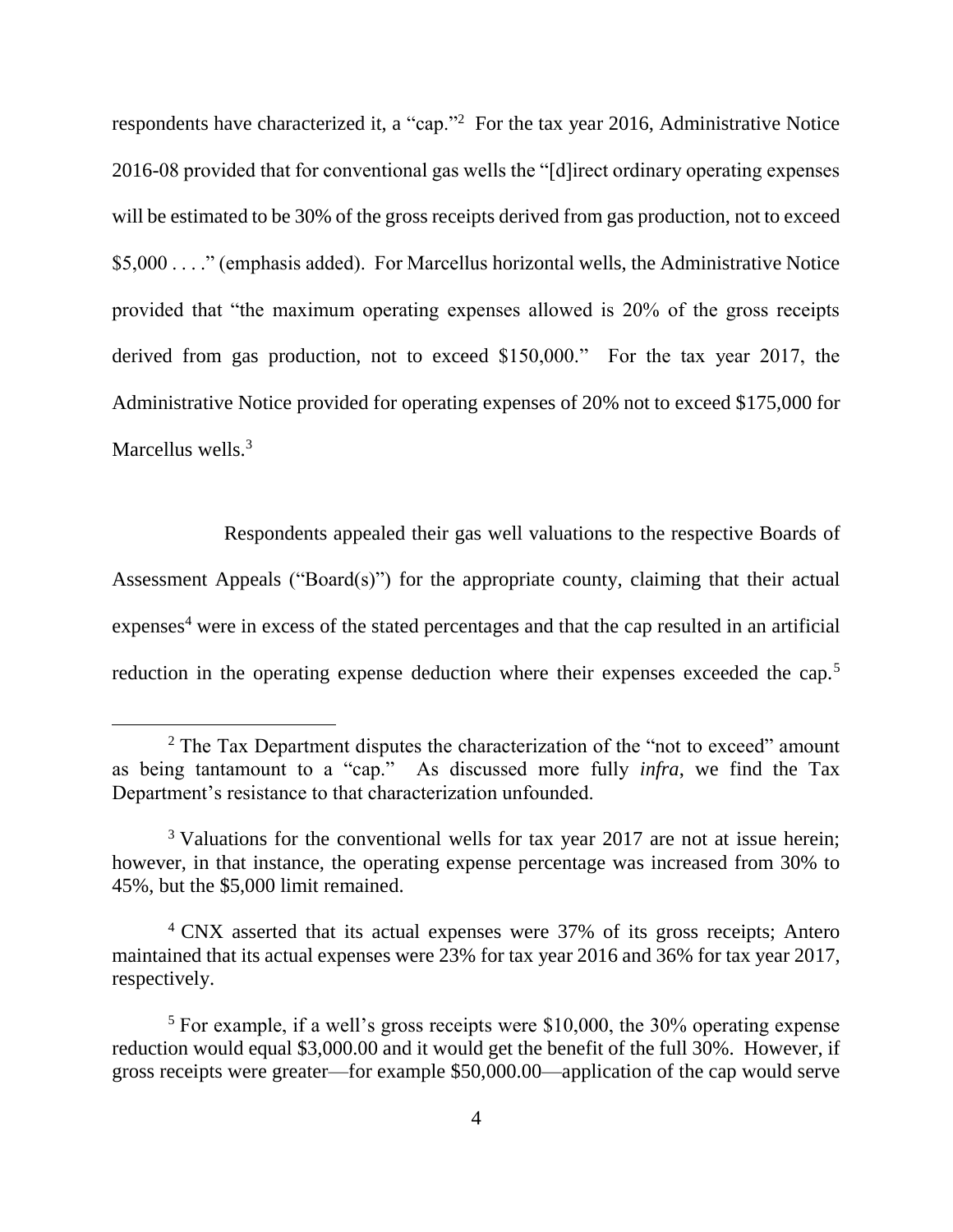Respondents provided expert testimony in support of these figures and analysis of the inequality occasioned by the cap. $6$  These experts also testified that industry-reported operating expense percentages<sup>7</sup> were closer to respondents' actual values than the Tax Department's average percentage. The experts further noted that in tax years preceding the 2016 tax year, the Administrative Notice invited taxpayers to submit their actual expenses and that, despite no change in the law, the 2016 and subsequent Administrative Notices did not make such an invitation.

In response, the Tax Department offered testimony from its appraiser Cynthia Hoover who explained that the average operating expense figures were derived from a survey of gas well producers conducted in 2014. She explained that, based on the results of that survey for conventional gas wells, on average each well incurred expenses of \$5,000.00. This monetary amount approximated, on average, 30% of the gross receipts per well. Notably, she agreed that application of the \$5,000.00 "not to exceed" amount served to treat higher-producing wells differently than lower-producing wells and that the cap resulted in certain wells with higher gross receipts not realizing a full 30% operating expense deduction. Ms. Hoover agreed that the Tax Department had previously invited

to provide less than a 30% reduction (*i.e*., the \$5,000 cap equates to only a 10% operating expense deduction on a well with \$50,000 in gross receipts).

<sup>&</sup>lt;sup>6</sup> It appears that the majority of wells in each county, except McDowell, were subject to the cap.

 $<sup>7</sup>$  The West Virginia Oil and Natural Gas Association provided a letter indicating</sup> that its members' average operating expense was 41% of gross receipts.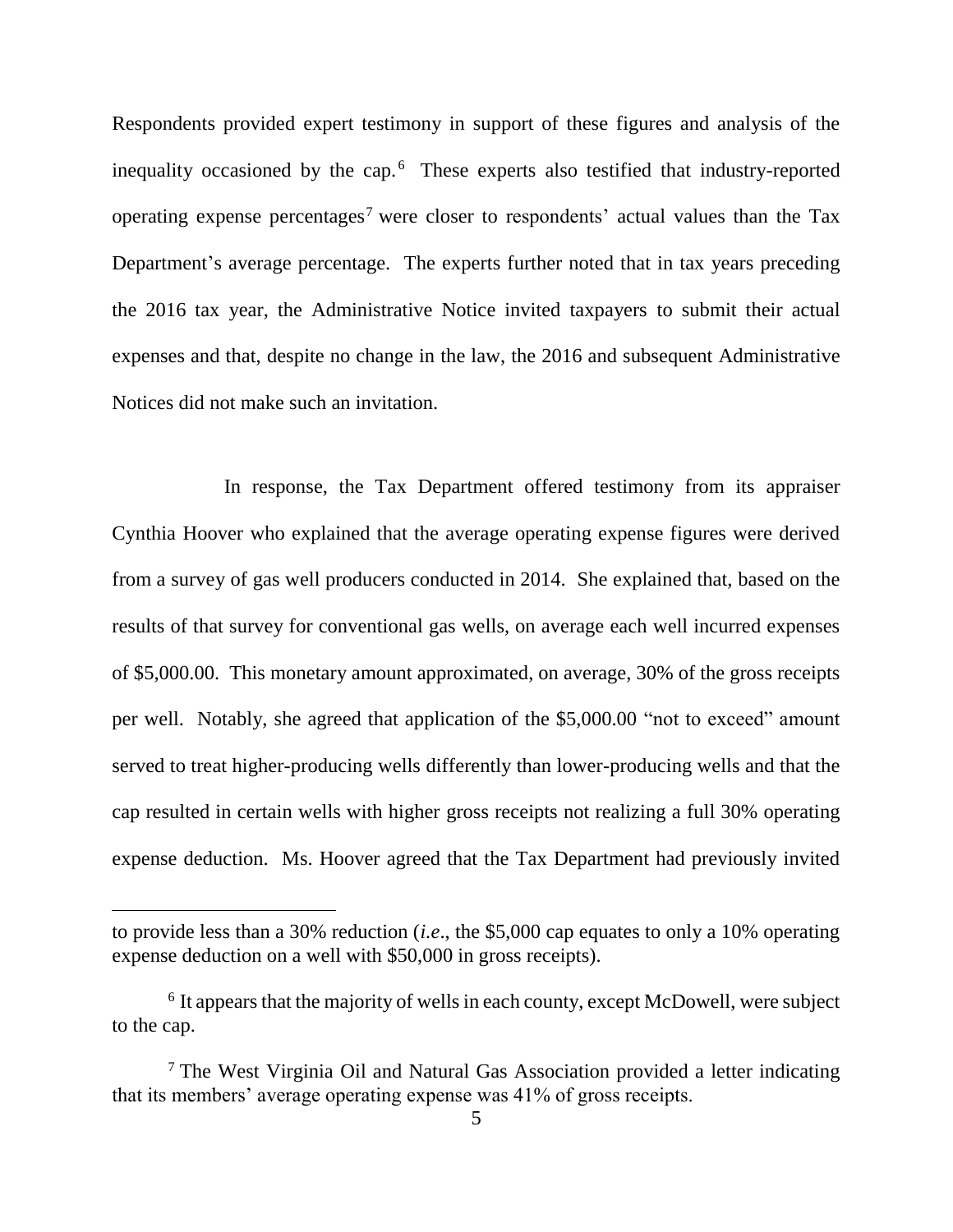production of "actual expenses," but demurred that the regulation actually does not allow for any such consideration since it requires use of the "average industry" expenses.

With respect to the Marcellus wells, respondents' experts further explained that the survey circulated to ascertain the average industry operating expense did not provide line items for expenses such as gathering, compressing, processing, and transporting, which expenses are incurred in getting shale gas and its products to market. Consequently, these expenses—which are significant for Marcellus wells—are not factored into the average industry operating expenses. The experts explained that requiring the taxpayers to report their gross receipts at the "field line point of sale,"<sup>8</sup> where the Marcellus gas yields a higher price, without including those commensurate expenses in the average industry expense calculation, was inequitable and resulted in overvaluation of their gas wells.

The Tax Department countered that West Virginia Code of State Rules § 110-1J-3.16 (2005) provides that "operating expenses" include only "ordinary expenses which are directly related to the *maintenance* and *production* of natural gas and/or oil" and does not include "extraordinary expenses." (emphasis added). The Tax Department took the position that expenses for gathering, processing, and transporting are essentially "post-

 $\overline{a}$ 

<sup>8</sup> West Virginia Code of State Rules § 110-1J-3.8 provides that "'[g]ross receipts' means total income received from production on any well, *at the field line point of sale*, during a calendar year before subtraction of any royalties and/or expenses." (emphasis added).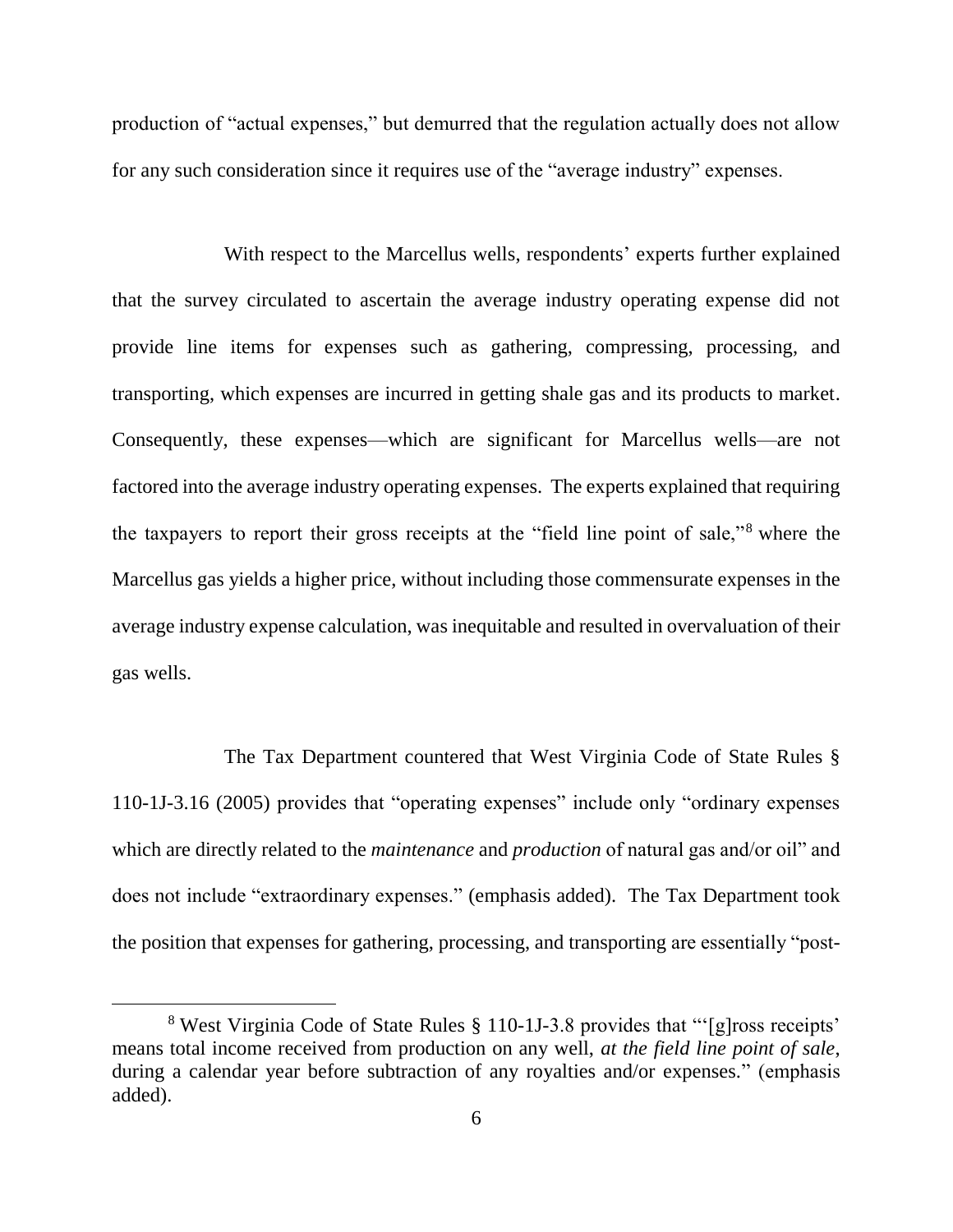production" expenses unrelated to getting the gas out of the ground and therefore not "directly related" to the "maintenance and production" of gas, as required by the Rule. The Tax Department agreed that the survey utilized was one designed prior to the advent of Marcellus drilling in the State, but also that those particular expenses would not be properly deductible regardless.<sup>9</sup>

## PROCEDURAL HISTORY AND BUSINESS COURT RULING

 $\overline{a}$ 

The various Boards upheld the Tax Department's valuations and respondents appealed those decisions to circuit court. The matters were then referred to the business court. Based on the records created before the various Boards and after briefing by the parties, the business court concluded that the Tax Department failed to assess the wells at their true and actual value.

In particular, the business court found that use of the "not to exceed" amount or "cap" was not supported by West Virginia Code of State Rules § 110-1J-4.3 and that, in effect, the Tax Department was using two averages—the percentage *and* the cap depending on the amount of gross receipts for a particular well. That is to say, if a well's gross receipts resulted in its expenses meeting or exceeding the cap, the monetary cap was utilized; if the gross receipts resulted in the expenses being less than the cap, the percentage

<sup>&</sup>lt;sup>9</sup> The Tax Department also suggested (somewhat inconsistently), however, that the survey participants could have included those expenses under the "other" line item category.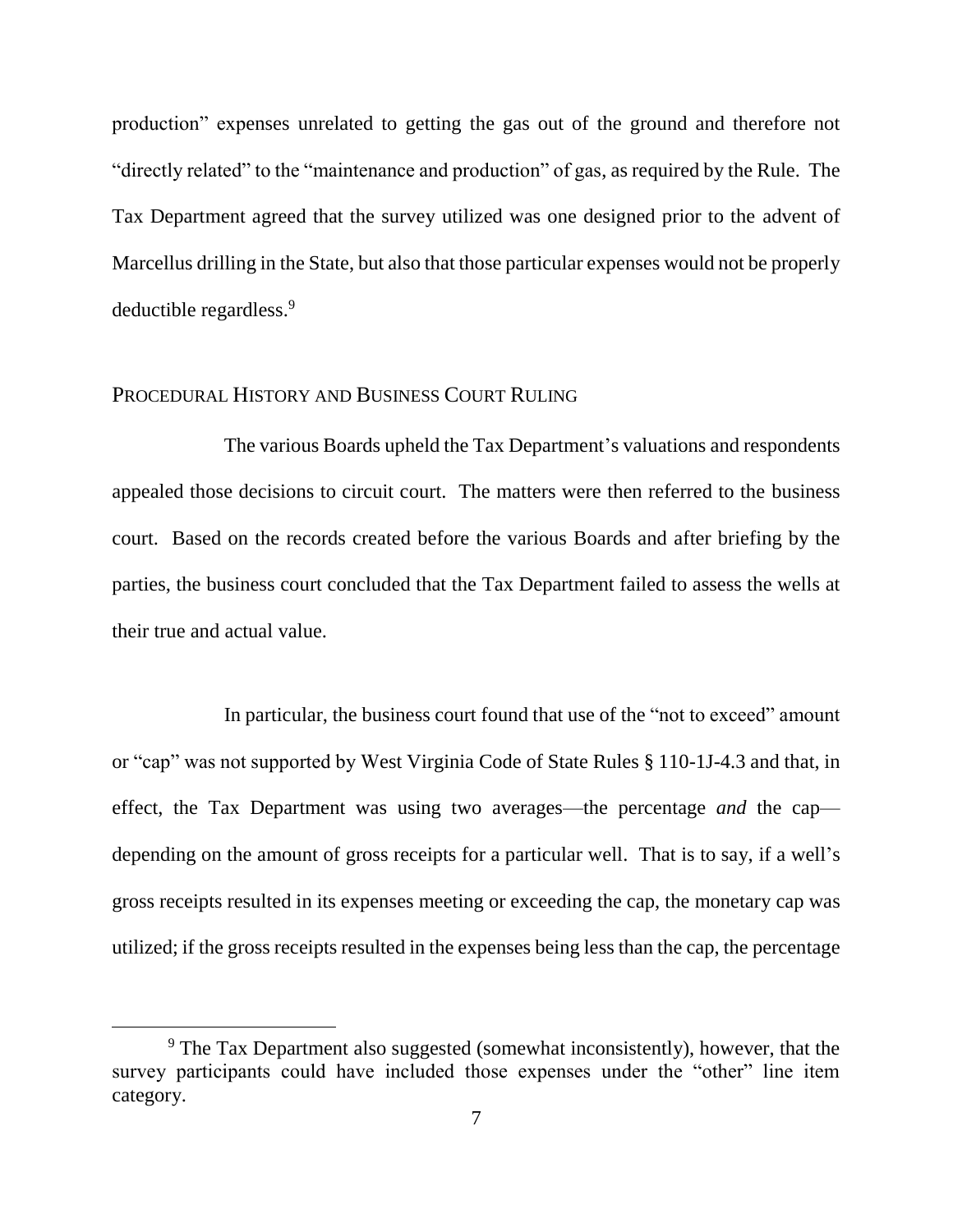deduction was utilized. The business court therefore found that the cap "singles out" wells with higher gross receipts, applying a different percentage reduction for operating expenses by way of the cap. The business court found that this application of the rule was a violation of the constitutional "equal and uniform" requirement and equal protection.

With respect to the Marcellus wells, the business court also found, in addition to the impermissible cap, that the Tax Department's method of calculating the average industry expense was under-inclusive of operating expenses and therefore overvalued the wells. The business court found that the survey utilized to determine this figure pertained "almost solely to typical lease operating expenses . . . for conventional wells." Given that the survey did not include line items for gathering, compressing, processing, and transporting expenses, the business court declared it to be "outdated and misdesigned," and concluded that those expenses were "directly related to maintenance and production" of natural gas. With respect to the conclusion that such expenses were related to "maintenance and production," the business court found simply that because the rules require calculation of gross receipts based on the "point of sale," the Tax Department must allow for operating expenses incurred to reach that point of sale and the resultant increased value. $10$ 

 $\overline{a}$ 

 $10$  The business court cited to the Tax Department's characterization of some of these expenses as being for the purpose of "processing wet gas to remove natural gas," concluding that this process was obviously related to "production" of natural gas. The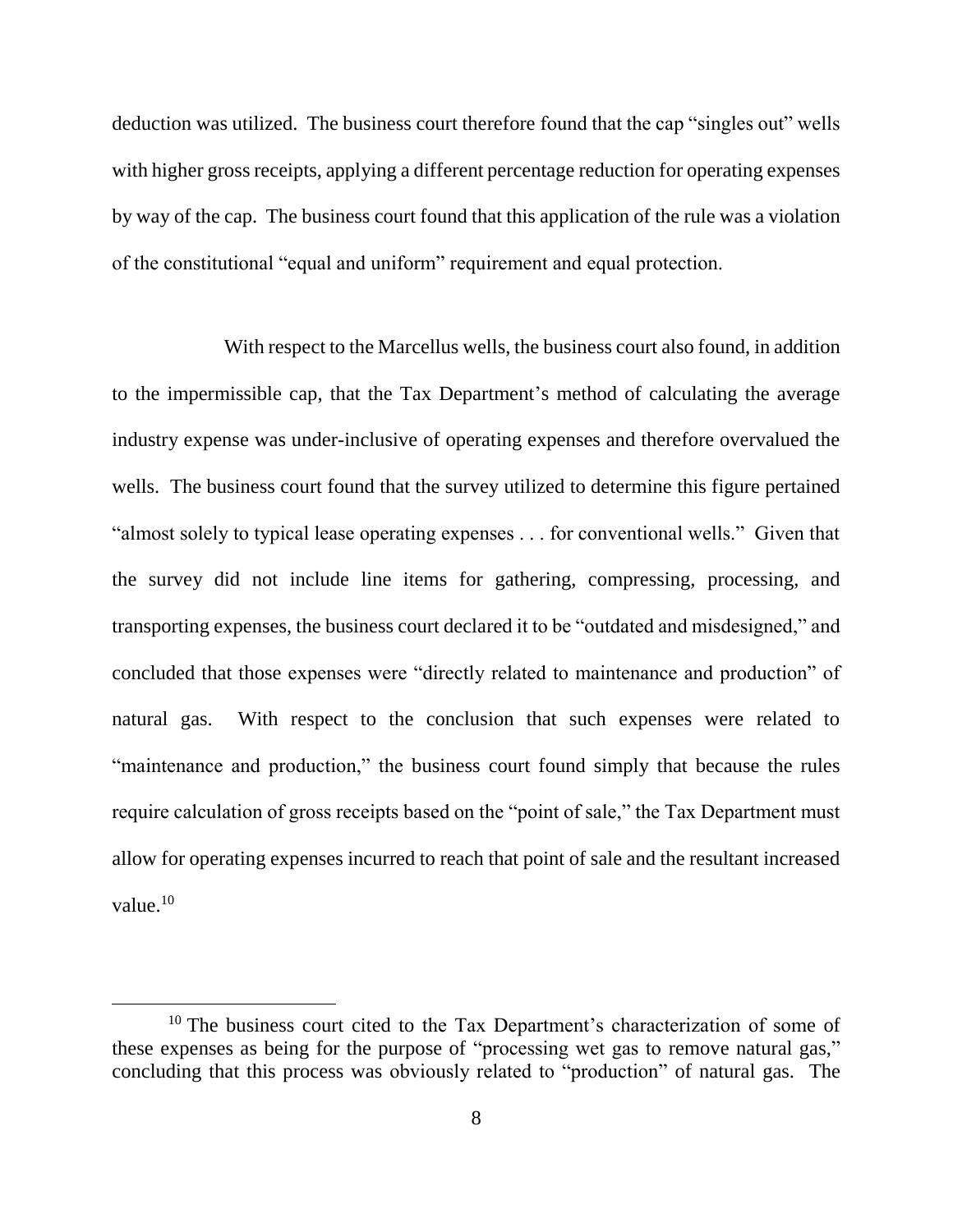Based upon the foregoing conclusions, for the conventional wells, the business court found the record inadequate to set a value and remanded to the Board "to set the fair value . . . based on application of the Tax Department's 30% average annual industry operating expense percentage . . . without the imposition of a cap." With respect to the Marcellus wells, however, the business court declared the fair value of the wells using evidence in the record, and set the taxable value at a sum certain "based on application of the State's 20% average annual industry operating expense percentage by Antero's gross receipts without the imposition of a cap."<sup>11</sup>

Following entry of the business court's orders, petitioner Doddridge County

Commission ("Doddridge County") moved to alter or amend the judgment, arguing that its failure to file a responsive brief before entry of the orders was due to its attorney being

business court further found that the taxpayers' failure to include those expenses under the "other" category on its survey responses did not alleviate the infirmity in the survey.

 $11$  For reasons that do not plainly appear from the record, the business court's relief utilized the same 20% expense figure derived from the survey which it had found infirm due to lack of inclusion of post-production costs.The business court's order makes reference to an across-the-board unlimited 20% expense reduction as representing a "compromise" amount requested by Antero. However, it is not clear whether such compromise amount purported to correct only the alleged discrepancy between Antero's actual expense percentages, the imposition of the cap, the lack of inclusion of postproduction expenses, or all of these challenged calculations. Regardless, despite agreeing with respondent's contention that the survey numbers were fatally flawed, the business court used those same figures to render its judgment—it merely removed the cap. *See infra*.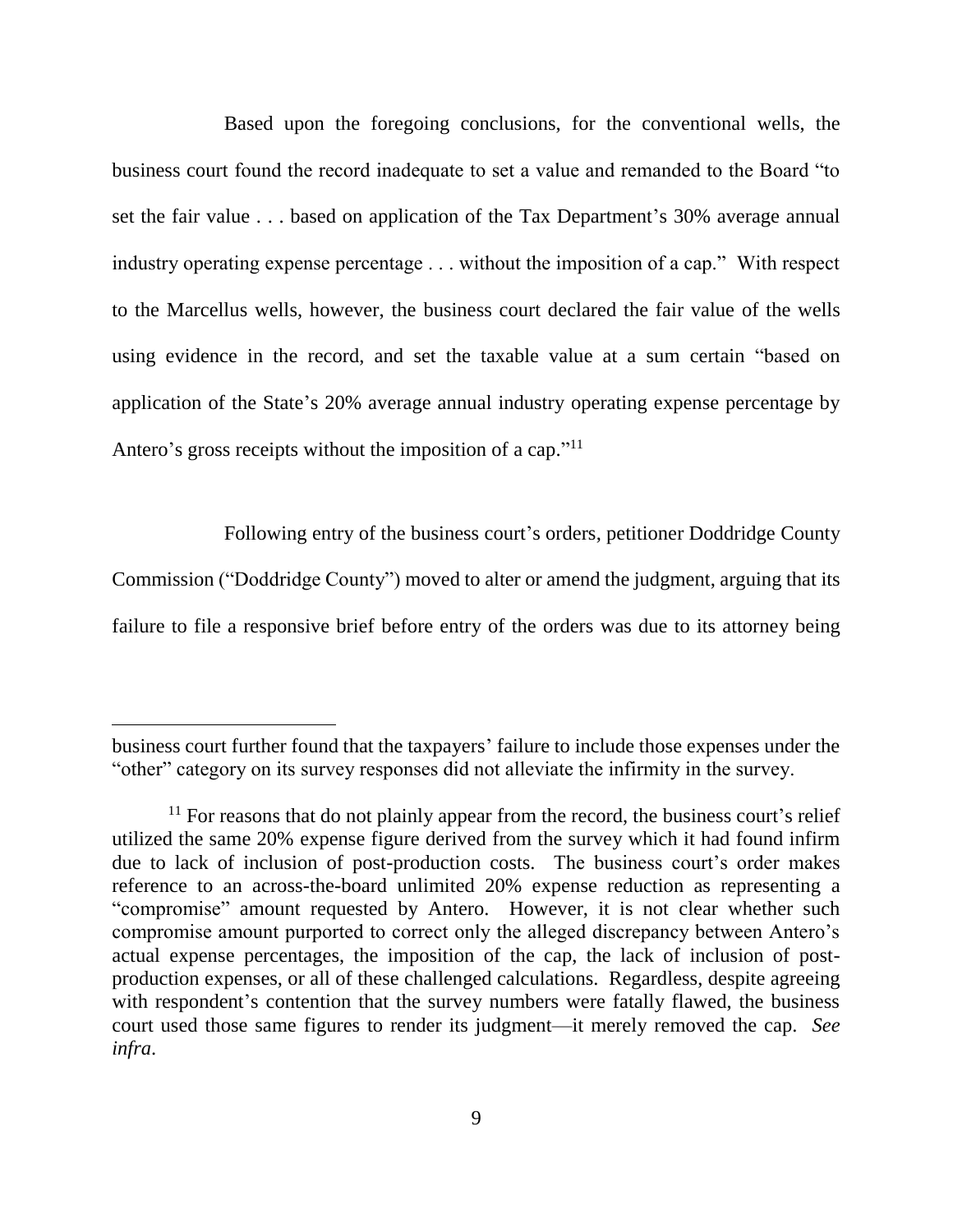arrested and indicted shortly after the briefing deadline.<sup>12</sup> As such, Doddridge County argued it was deprived of its opportunity to represent its interests. The business court denied the motion, finding primarily that most of the county commissions relied upon the Tax Department to file briefs on the issue and therefore declined to file briefs. It found that the Tax Department and county commissions' interests were fully aligned and therefore adequately protected. These appeals followed and were consolidated before this Court for consideration.

#### **II. STANDARD OF REVIEW**

While "[a]s a general rule, there is a presumption that valuations for taxation purposes fixed by an assessor are correct," this case requires the Court to analyze the Tax Department's interpretation and application of a legislatively-approved regulation. Syl. Pt. 2, in part, *Western Pocahontas Props., Ltd. v. Cty. Comm'n of Wetzel Cty.*, 189 W.Va. 322, 431 S.E.2d 661 (1993). "Interpreting a statute or an administrative rule or regulation presents a purely legal question subject to *de novo* review." Syl. Pt. 1, *Appalachian Power Co. v. State Tax Dep't of W. Va.*, 195 W.Va. 573, 466 S.E.2d 424 (1995). Moreover, this case presents additional issues of law by way of the constitutional challenges: "Where the issue on an appeal from the circuit court is clearly a question of law . . . we apply a *de* 

 $\overline{a}$ 

<sup>&</sup>lt;sup>12</sup> The county commission's brief was due by December 4, 2017. The Tax Department and Assessor filed its brief on that date, but the county commission filed no brief. Steven Sluss, the Doddridge County Commission's lawyer, was arrested four days after the briefing due date on December 8, 2017 and the Office of Disciplinary Counsel moved for immediate suspension of his law license on December 13, 2017.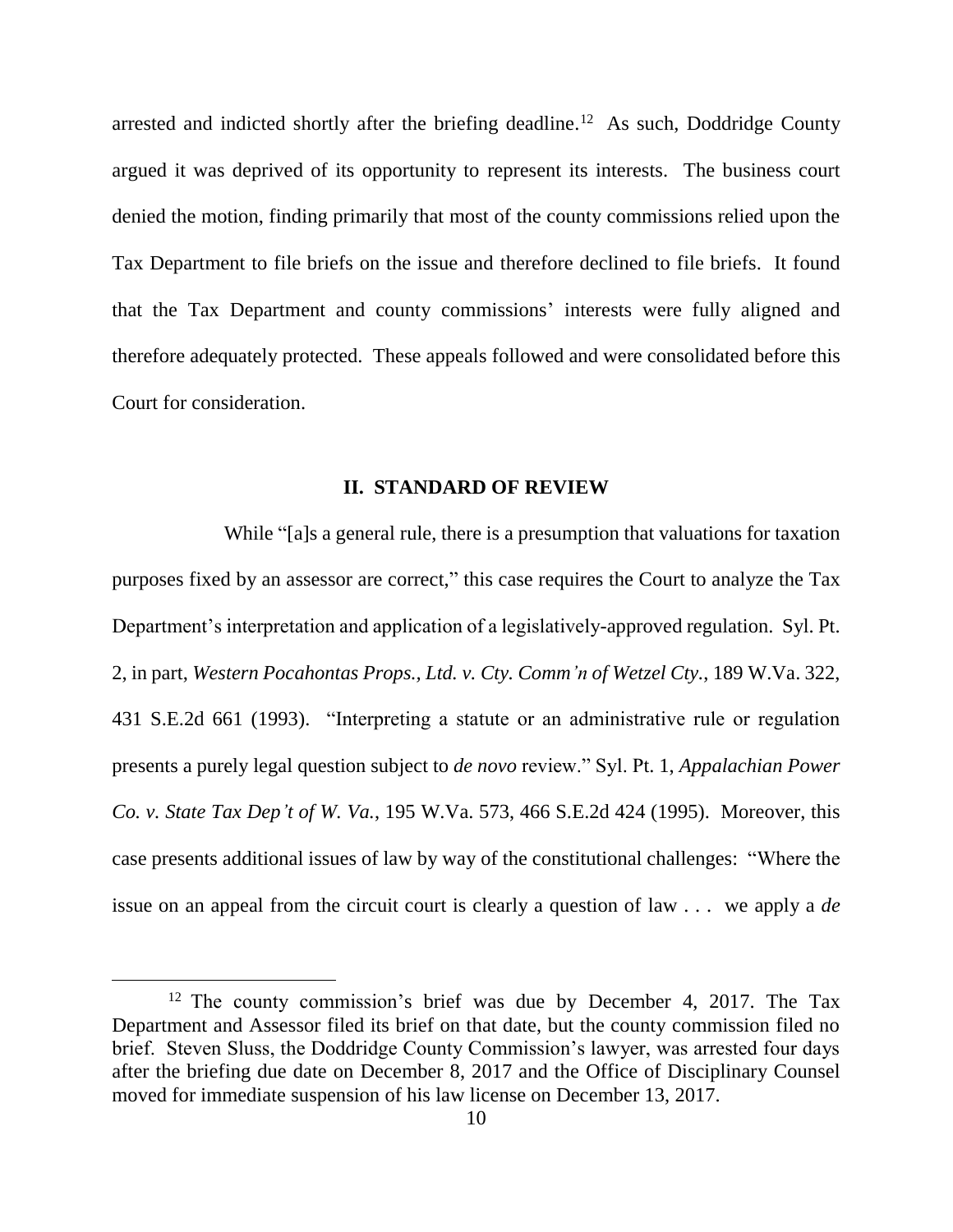*novo* standard of review." Syl. Pt. 1, *Chrystal R.M. v. Charlie A.L.*, 194 W.Va. 138, 459 S.E.2d 415 (1995). Accordingly, our review is plenary.

#### **III. DISCUSSION**

The Tax Department asserts that the business court erred in 1) finding that its imposition of the "cap" was a misapplication of the legislative rule; 2) finding that the survey and resultant calculation of average operating expenses should have included postproduction expenses; and 3) permitting, as its relief, use of an unlimited percentage operating expense deduction. It urges reversal of the business court and return to the original valuations. Doddridge County, however, while likewise arguing that the business court should be reversed with a return to the original valuation, takes the position that if the business court is upheld, the proper methodology for deduction of operating expenses is the use of a monetary average rather than a percentage. Our discussion, then, must necessarily address both the validity of the business court's legal conclusions, as well as the propriety of the remedy which it afforded.

At the outset of our discussion, we would be remiss in failing to note that this is the second instance within this Court term in which we have been called upon to assess the legal and constitutional implications of the Tax Department's application of regulations affecting the valuation of natural resources property. In *Murray Energy v. Steager*, No. 18-0018, 2019 WL 1982993 (W. Va. Apr. 29, 2019), petitioners challenged the coal property valuation regulations, arguing that the methodology as delineated therein for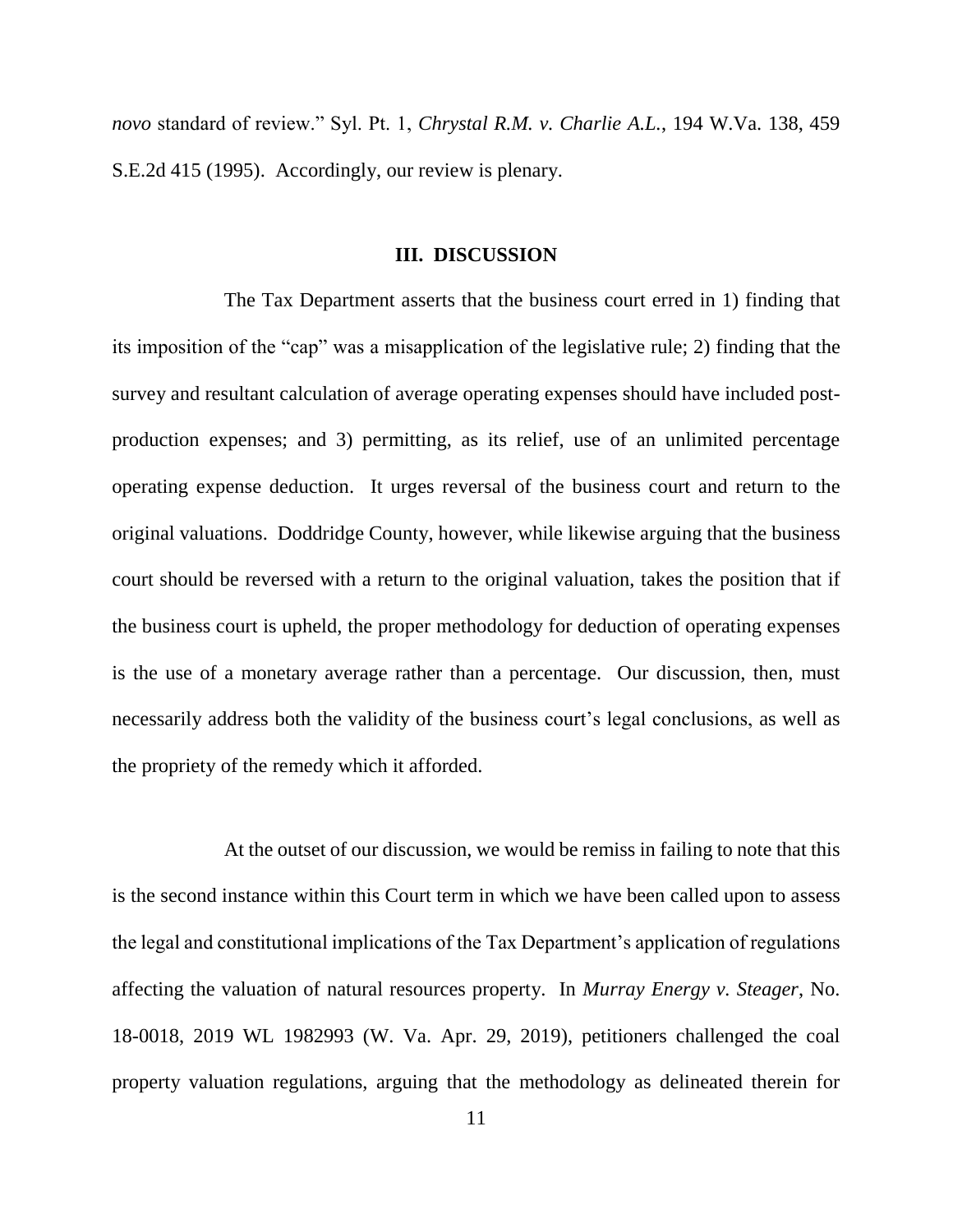calculating the average steam coal price per ton and average seam thickness violated constitutional equality provisions. We disagreed and held that the legislatively-approved methodology rationally flowed from its enabling statute and the Tax Department was therefore entitled to the deference afforded administrative agencies under *Chevron, U.S.A., Inc. v. Natural Resources Defense Council, Inc.*, 467 U.S. 837 (1984), in utilizing the methodology.

Importantly, petitioners in *Murray Energy* did not accuse the Tax Department of "misapplying the methodology, not evenly applying the methodology to all coal property taxpayers, or violating the regulations in any way." *Id*. at \*7. In contrast, respondents herein argue that the Tax Department misinterpreted and/or misapplied the plain language of the regulations, creating a method of operating expense calculation which unconstitutionally differentiates between taxpayers and otherwise overvalues their gas interests. The respondents herein take no issue with the regulation as crafted, but rather the manner in which the Tax Department has chosen to interpret and implement it.

## A. INTERPRETATION AND APPLICATION OF THE LEGISLATIVE RULE

West Virginia Constitution Article X, Section 1 provides that "taxation shall be equal and uniform throughout the state, and all property, both real and personal, shall be taxed in proportion to its value to be ascertained as directed by law." West Virginia Code § 11-6K-1 (2010) provides that "[a]ll industrial property and natural resources property shall be assessed annually as of the assessment date at sixty percent of its true and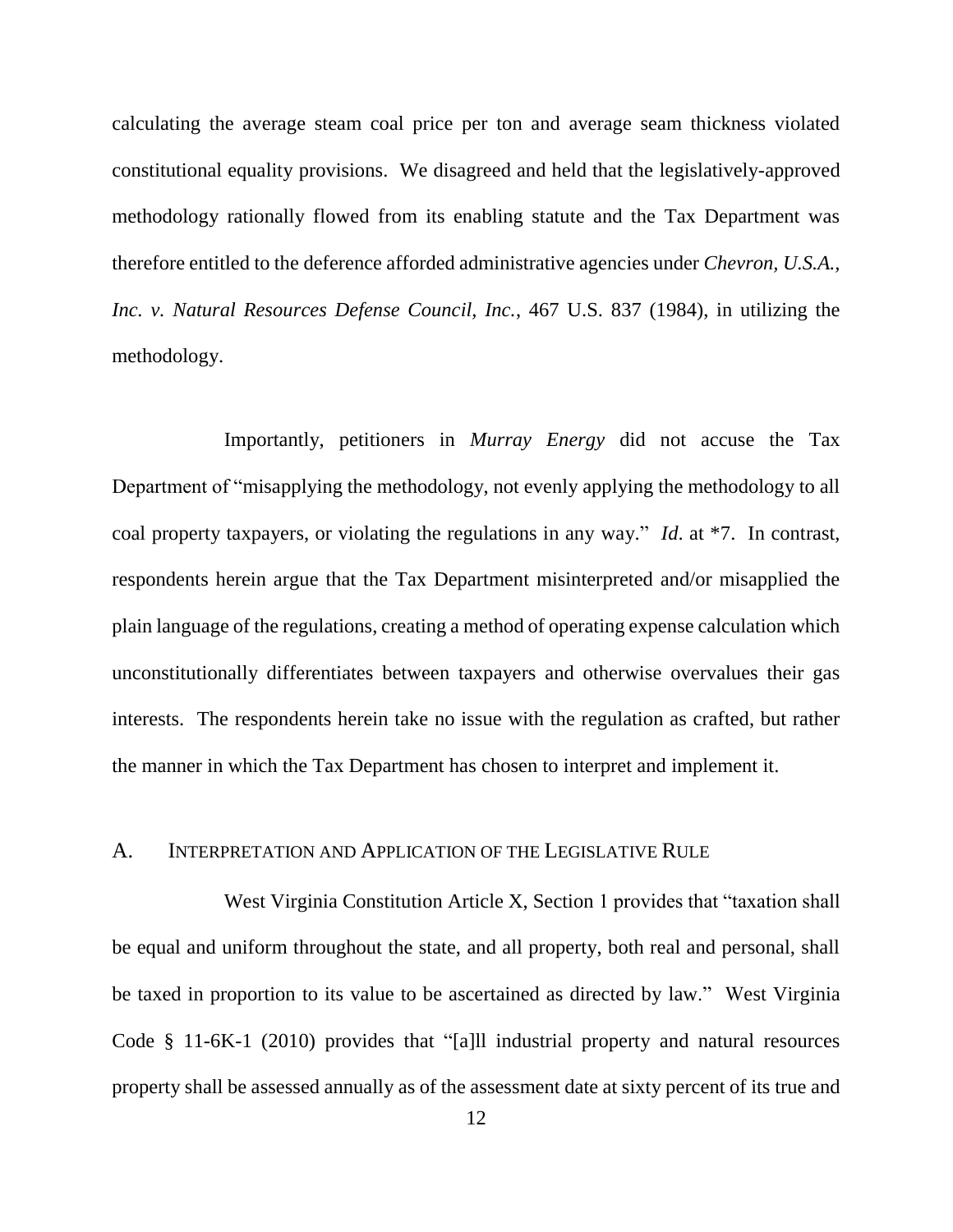actual value[]"; moreover, West Virginia Code § 11-1C-10(e) (1994) directs the Tax Commissioner to "develop a plan for the . . . valuation of natural resources property." *See also* W. Va. Code § 11-6K-8 (2010) ("The Tax Commissioner is hereby authorized to promulgate . . . rules . . . as necessary or convenient for administration and interpretation of this article."). Accordingly, the Tax Commissioner promulgated regulations for the valuation of oil and natural gas properties, which have the force and effect of law due to their legislative approval. *See* Syl. Pt. 5, *Smith v. W. Va. Human Rights Comm'n*, 216 W. Va. 2, 602 S.E.2d 445 (2004) ("A regulation that is proposed by an agency and approved by the Legislature is a 'legislative rule' . . . [and] has the force and effect of law.").

As explained above, West Virginia Code of State Rules § 110-1J-4.1 provides that the value of natural gas producing property is determined, in part, by applying a yield capitalization model to the "net receipts" which are parenthetically defined as "gross receipts less royalties paid less operating expenses[.]" West Virginia Code of State Rules § 110-1J-4.3, approved in 2005, provides further instruction regarding the deduction of operating expenses to calculate net receipts:

> 4.3. Average industry operating expenses. -- The Tax Commissioner shall every five (5) years, determine the average annual industry operating expenses per well. The *average annual industry operating expenses shall be deducted from working interest gross receipts* to develop an income stream for application of a yield capitalization procedure.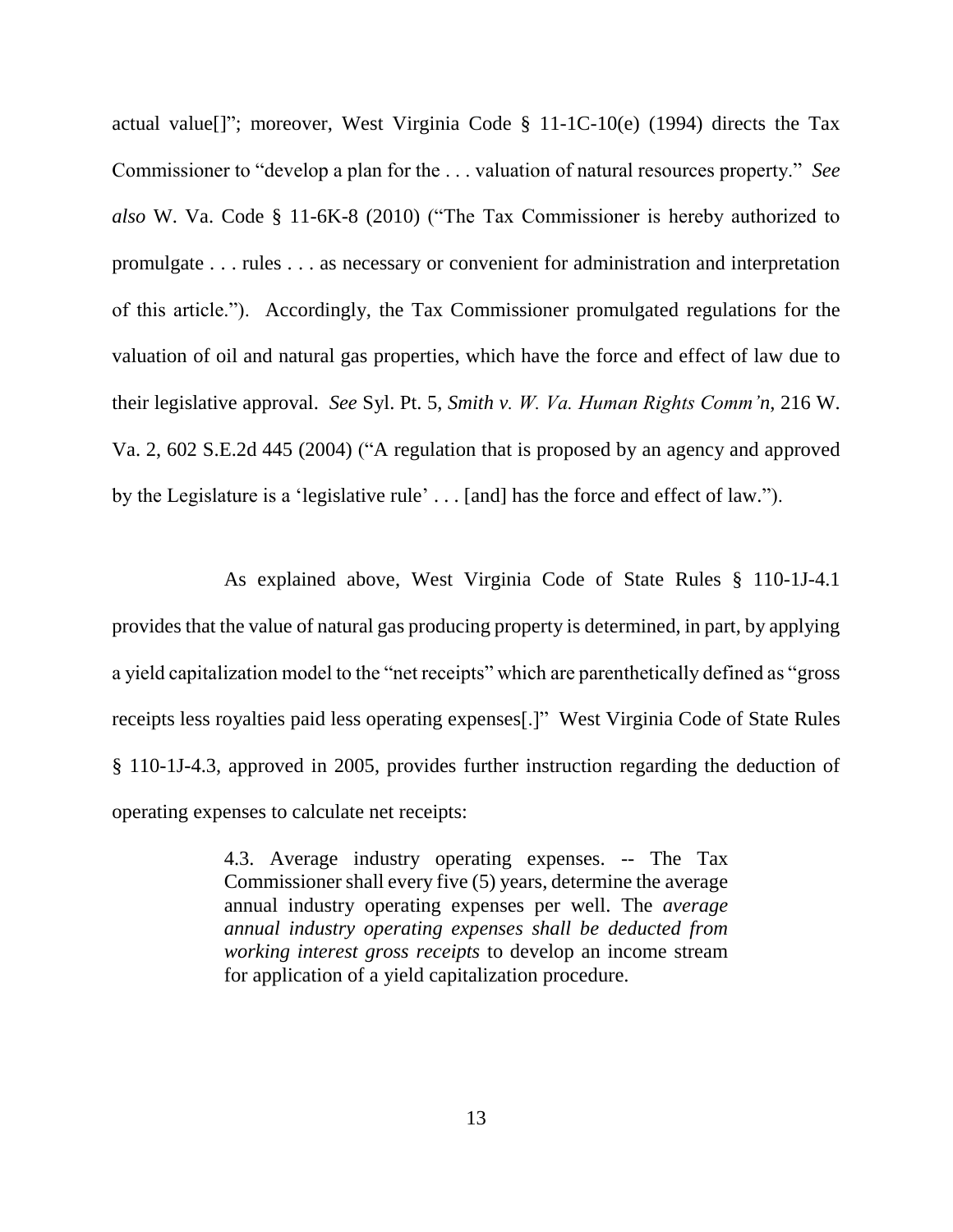(emphasis added). 13 In that regard, Administrative Notice 2016-08 entitled "State Tax Commissioner's Statement for the Determination of Oil and Gas Operating Expenses for Property Tax Purposes for Tax Year 2016, Pursuant to § 110 CSR 1J-4.3" states:

> Direct ordinary operating expense will be estimated to be 30% of the gross receipts derived from gas production, *not to exceed \$5,000* . . . . [and] [f]or Marcellus horizontal wells the maximum operating expenses allowed is 20% of the gross receipts derived from gas production, *not to exceed \$150,000.*" 14

(footnote added). The business court found that the Tax Department's method of utilizing a percentage deduction with a "not to exceed" amount (or "cap") is in clear violation of the West Virginia Code of State Rules § 110-1J-4.3, which makes no provision for such limitation. The business court concluded that by applying a percentage deduction to lowerproducing gas wells, but enforcing a cap on higher-producing gas wells, the Tax

<sup>&</sup>lt;sup>13</sup> The Tax Department dedicates much of its briefing arguing that respondents are not permitted to deduct their *actual* expenses. This is correct, but also fairly irrelevant for our purposes. CNX introduced evidence below of what their actual expenses were for purposes of demonstrating the disparity between their actual expenses and the permitted deductions; it may well maintain, in some measure, that actual expenses are required. However, the business court did not permit deduction of actual expenses, nor do respondents before this Court argue they are entitled to their actual expenses. In its brief, CNX concedes that the business court's relief "reflects the 'mass appraisal' system of valuation contemplated by [the Rules] and will agree with the fair market value that results from application of the average annual industry operating expense percentage to Respondent's gross receipts without the imposition of a cap[.]"

<sup>&</sup>lt;sup>14</sup> For ease of discussion, only the conventional gas well percentage and "cap" figures are used in our analysis. The factual and legal analysis of the percentages and cap applicable to the Marcellus wells, for each tax year appealed, is the same.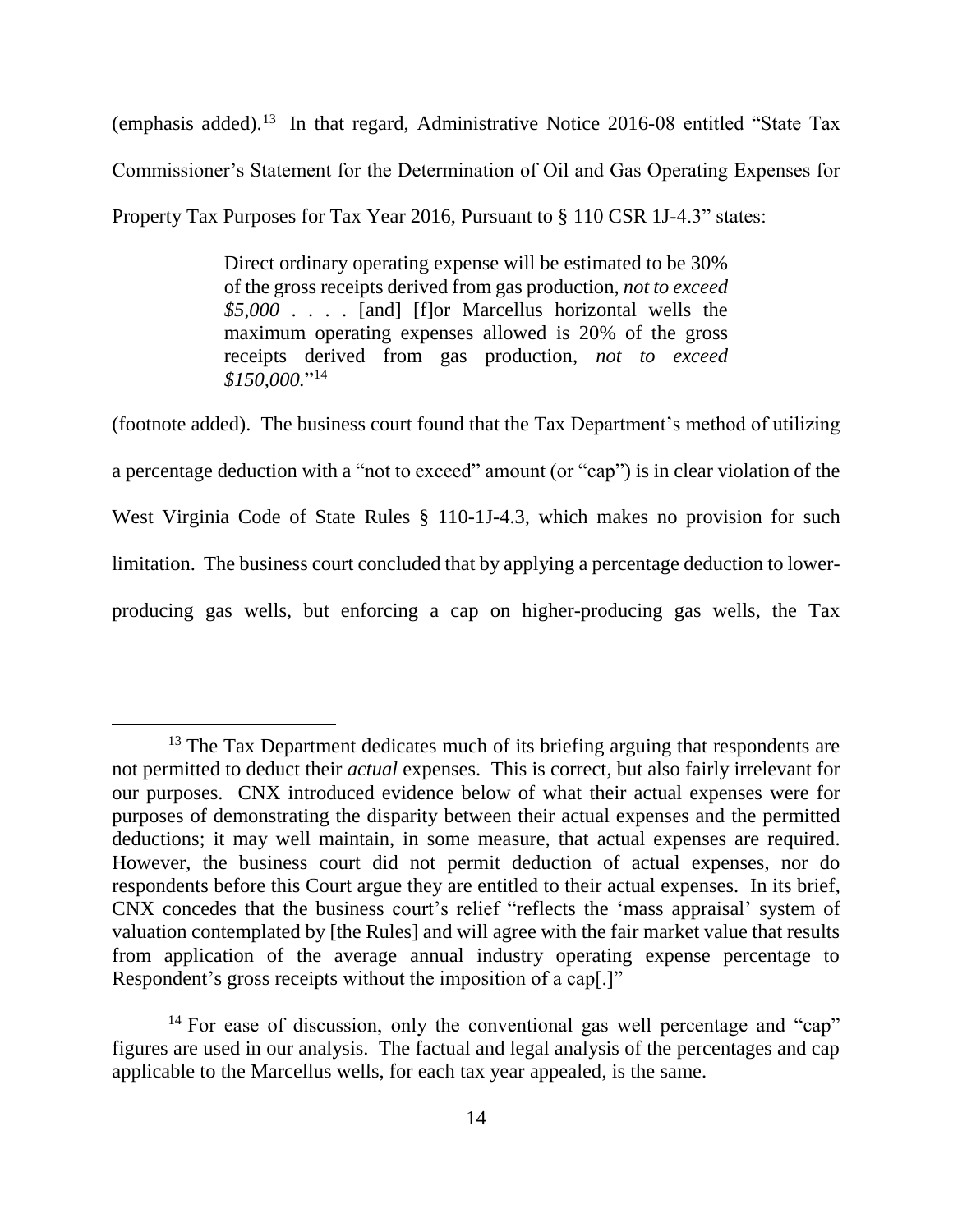Department is creating two categories of gas wells and permitting unequal operating expense deductions.

The Tax Department relies on the testimony of Ms. Hoover to explain that its use of both a percentage figure and monetary "not to exceed" amount is a permissible construction and implementation of the regulation. The Tax Department cites Ms. Hoover's explanation that the Notice provides for a deduction of 30%, which is the *percentage* average amount of expenses, in an amount not to exceed \$5,000, which is the *monetary* average. In this way, the Tax Department insists that the "not to exceed" amount is simply the monetary representation of the percentage average operating expense and therefore ensures that no taxpayer deducts greater than the average expense. As to the characterization of the "not to exceed" amount as a "cap," the Tax Department ardently rejects this description, insisting that the percentage deduction and the "not to exceed" amount are simply two different ways of expressing the same thing. The Tax Department repeatedly correlates the relationship between these figures to that of equivalent measurements, stating that "12 inches equals one foot." Accordingly, the Tax Department argues it is not acting in contravention of the Rule, nor is it imposing an impermissible "cap."

It is well-established that "[a] statute, or an administrative rule, may not, under the guise of 'interpretation,' be modified, revised, amended or rewritten." Syl. Pt. 1, *Consumer Advocate Div. of Pub. Serv. Comm'n of W. Va. v. Pub. Serv. Comm'n of W.*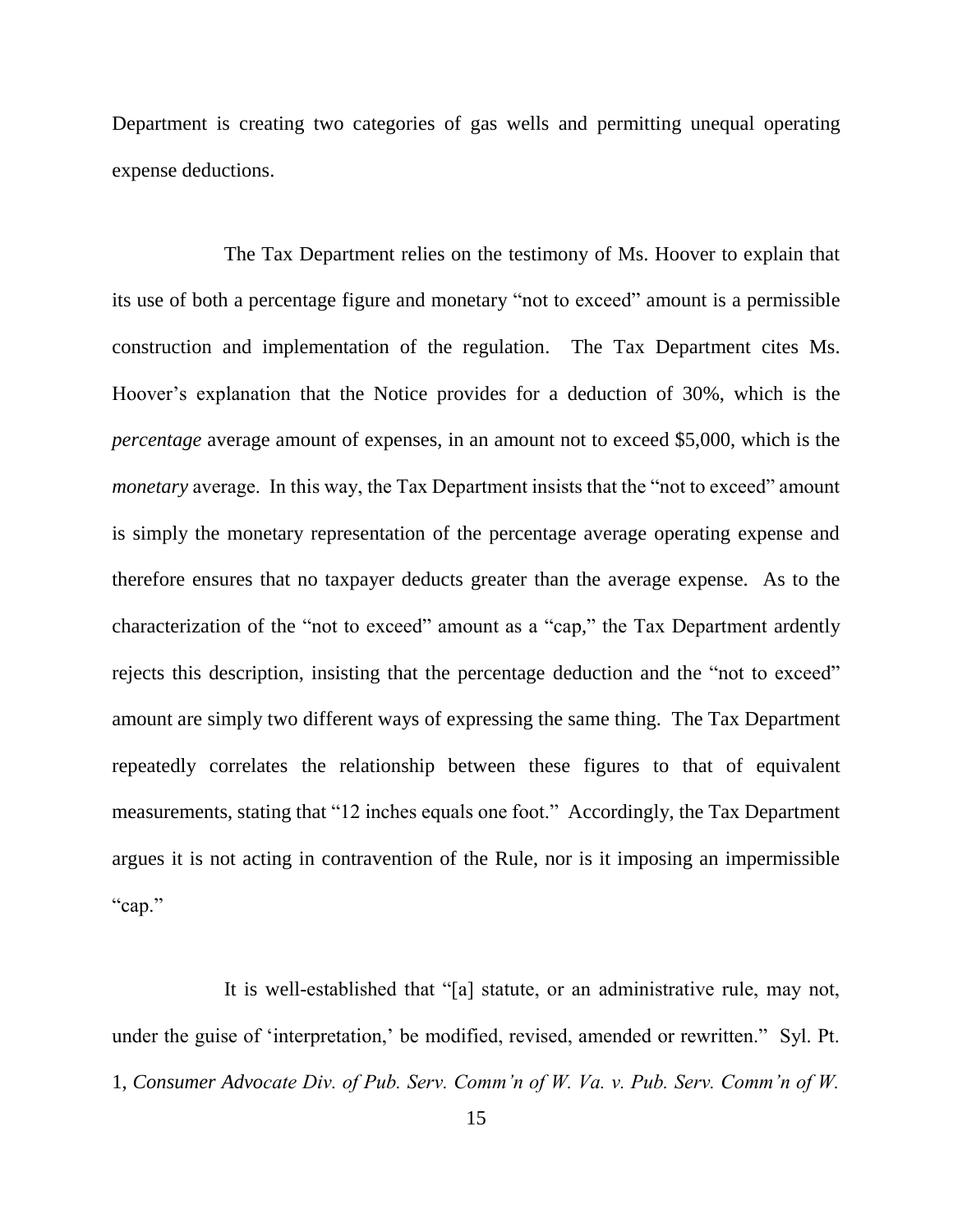*Va*., 182 W. Va. 152, 386 S.E.2d 650 (1989). Rather, [i]f the language of an enactment is clear and within the constitutional authority of the law-making body which passed it, courts must read the relevant law according to its unvarnished meaning, without any judicial embroidery." Syl. Pt. 3, in part, *W. Va. Health Care Cost Review Auth. v. Boone Mem'l Hosp*., 196 W. Va. 326, 472 S.E.2d 411 (1996).

There is little question that West Virginia Code of State Rules § 110-1J-4.1 and § 110-1J-4.3 make no provision for an upper limit on the amount of the annual operating expense deduction which may be taken. Its language plainly and unambiguously requires and permits only a simple deduction of the "average annual industry operating expenses . . . from working interest gross receipts[.]"<sup>15</sup> Moreover, the Rule provides no discretion for the Tax Department to employ its own methodology for expression and application of the annual industry average expense deduction. It is therefore clear that the Tax Department's use of a percentage deduction limited by the use of a "not to exceed" amount or "cap" is neither authorized by nor consistent with the regulation.

Further, we wholly reject the Tax Department's insistence that the "cap" and percentage are merely two expressions of "the same" average figure. This aspect of the

 $\overline{a}$ 

<sup>&</sup>lt;sup>15</sup> Moreover, the fact that the Tax Department has long-utilized the "not to exceed" amount in its Administrative Notices is of no moment for our purposes: "'While long standing interpretation of its own rules by an administrative body is ordinarily afforded much weight, such interpretation is impermissible where the language is clear and unambiguous.' Syl. pt. 3, *Crockett v. Andrews*, 153 W.Va. 714, 172 S.E.2d 384 (1970)." Syl. Pt. 1, *Ooten v. Faerber*, 181 W. Va. 592, 383 S.E.2d 774 (1989).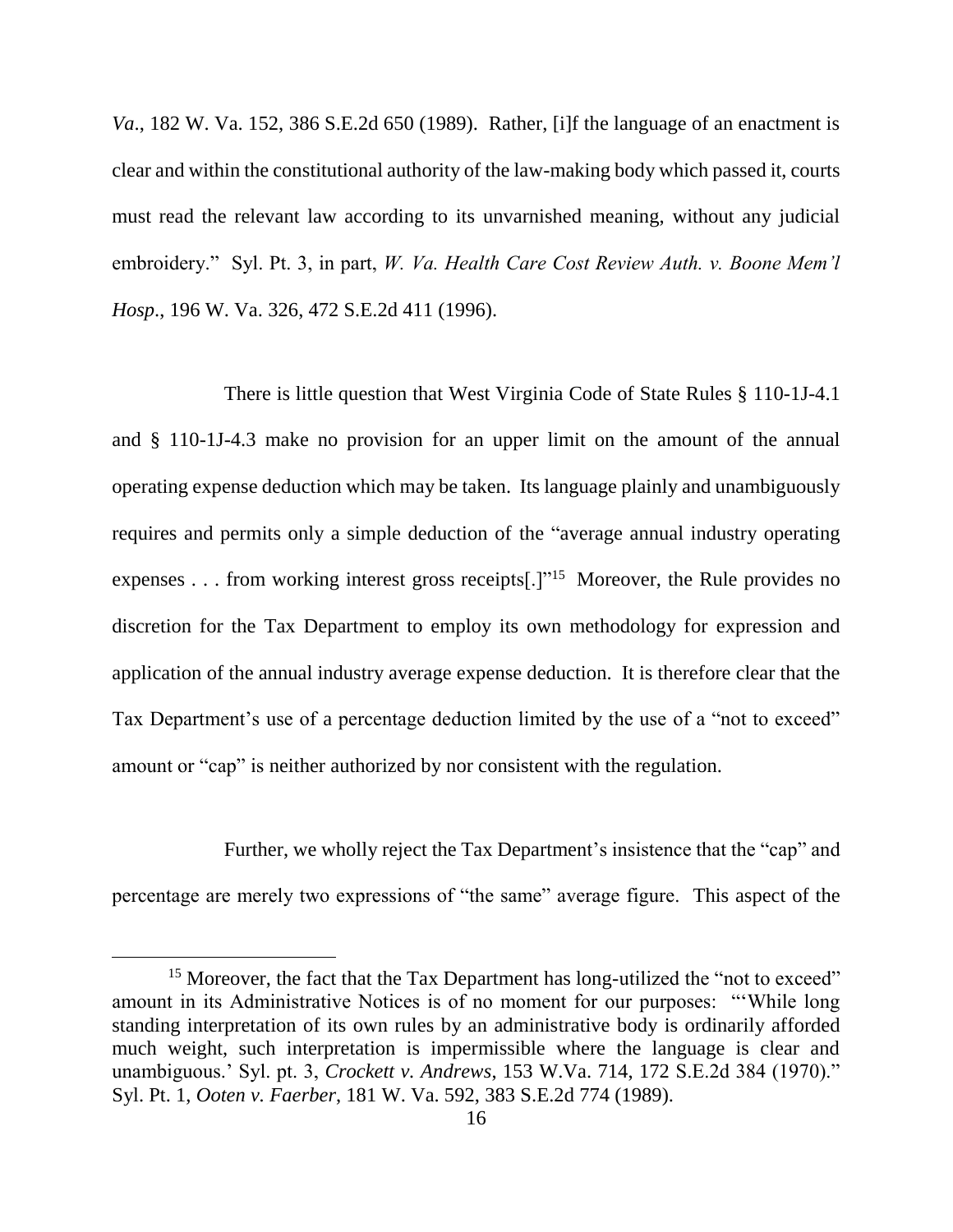case presents less of an issue of law than logic. Obviously, using a percentage operating expense deduction creates a variable number—variable depending on the amount of the gross receipts to which it is applied. The static "cap" is not variable and therefore does not maintain a pro rata relationship to the gross receipts as the percentage does. They are, mathematically, not "the same." In addition to being logically inscrutable, the Tax Department's position that the percentage and monetary cap are the same is undermined by the fact that in 2017, it increased the percentage deduction allowable for conventional wells from 30% to 45% based on a drop in gas prices, but kept the same cap. For Marcellus wells, it increased the cap from \$150,000 to \$175,000, but kept the same percentage deduction. Clearly then, the percentage and monetary average are not "the same," nor do they even move in lockstep.

Moreover, given the regulation's clarity, our analysis of this aspect of the case is unaffected by generalized claims of agency deference. As explained in *Cookman Realty Group, Inc. v. Taylor*, 211 W. Va. 407, 411, 566 S.E.2d 294, 298 (2002):

> We need not go so far in this case as to define what deference, if any, must be afforded an administrative agency's interpretation of its own legislative rule, since the regulations at issue here [are] unambiguous[] . . . . A reviewing court would only be required to afford deference to an agency's interpretation if the regulation contained an ambiguity.

Rather, "[t]he rule[s] of construction . . . [apply] only when the Legislature has blown an uncertain trumpet. If ambiguity or silence does not loom, the occasion for preferential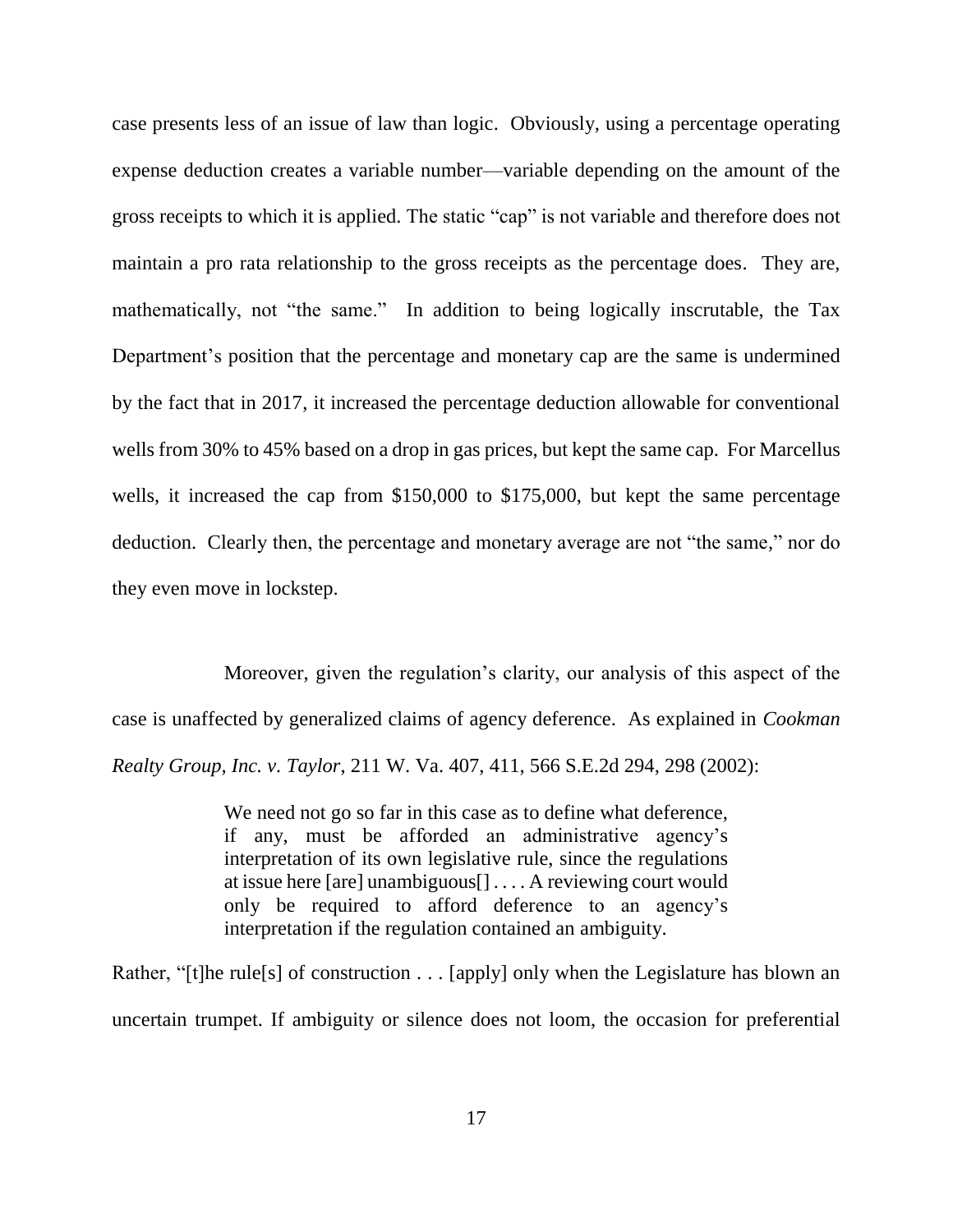interpretation never arises." *W. Va. Health Care Cost Review Auth*., 196 W. Va. at 337, 472 S.E.2d at 422.

The business court correctly found that where the cap is imposed, that gas well's effective percentage operating expense is reduced to less than 30%. The Tax Department's position fails to recognize that by using a percentage deduction on smaller producing wells, thereby resulting in a deduction less than \$5,000, it is in the same measure *disallowing* the same average it claims to be *enforcing* as to the larger-producing wells. It seems clear that the percentage is utilized to allow the Tax Department to eke out taxes on low-producing wells, whereas if the monetary average were used, low-producing wells may have zero taxable value, *i.e*. a well whose gross receipts are \$5,000 or less. Use of an "average" by definition results in an evening out of the losses and gains realized at the far ends of the spectrum, which in this case are occupied by lower- and higher-producing wells. The Tax Department's use of a percentage and cap serves to alter its operating expense formula depending on which end of the spectrum a well is on, thereby treating like wells in a dissimilar fashion.

It is therefore fairly inarguable that this errant interpretation and application of the regulations necessarily creates an inequality under both the "equal and uniform"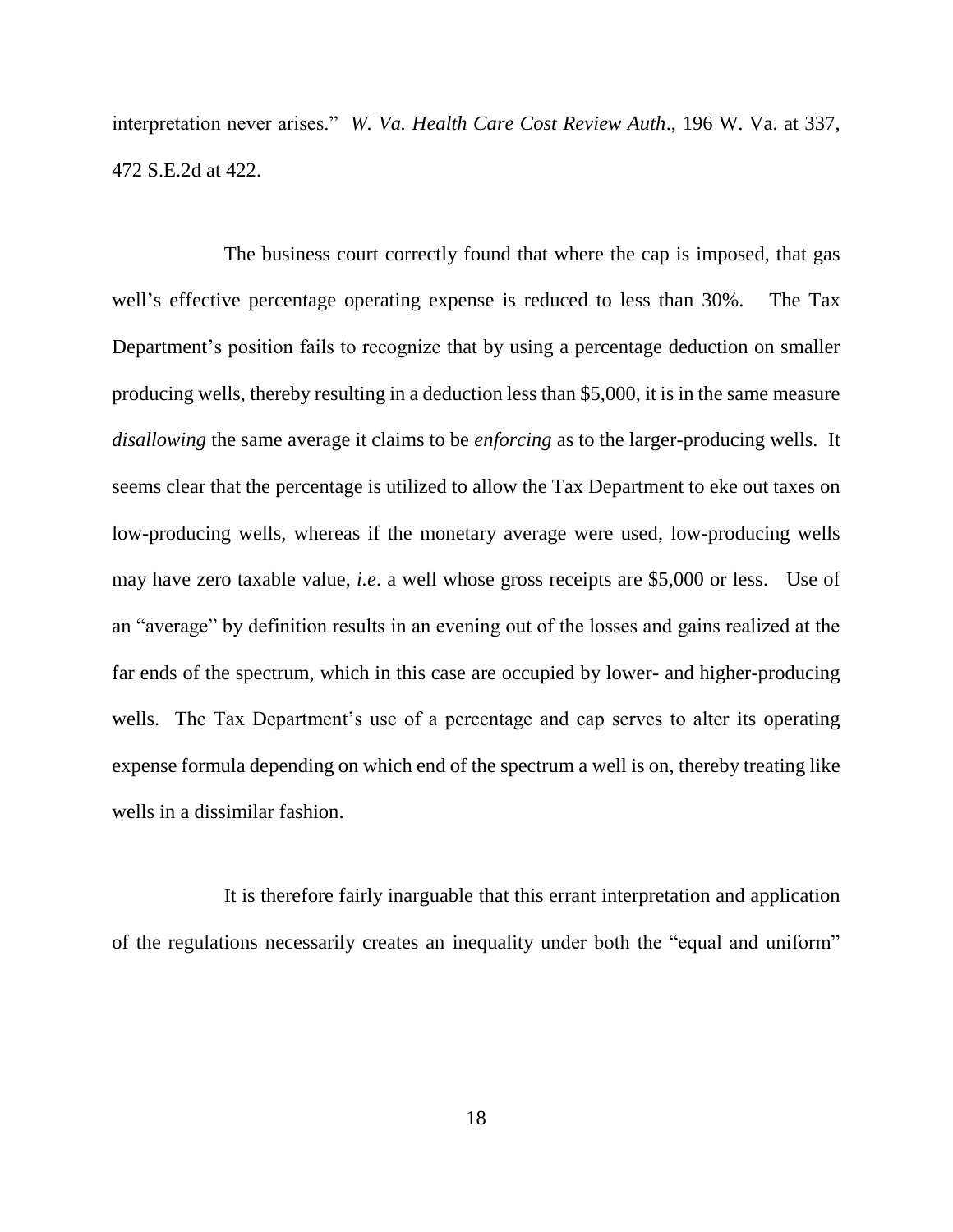language of Article X, Section  $1<sup>16</sup>$  and the equal protection provisions of the West Virginia and United States Constitutions. 17 This is not due to an over-valuation of the gas wells *per se*, but rather the use of two differing formulas to calculate operating expenses, which results in some wells receiving the full benefit of the deduction and others being denied it. Indeed, the Tax Department's use of an unauthorized operating expense deduction method which creates inconsistent deductions between like properties, is precisely the type of agency action which this Court cautioned against in *Murray Energy*. *See* 2019 WL 1982993, at \*13 (distinguishing "alleged valuation inequalities which necessarily result from carefully crafted, stakeholder-involved, and legislatively-approved systems" from those which make "facially arbitrary classifications" or "allow for use of indiscriminate applications"); *cf. Appalachian Power Co.*, 195 W. Va. at 596, 466 S.E.2d at 447 (finding

2019 WL 1982993, at \*12.

<sup>&</sup>lt;sup>16</sup> "Our equal and uniform provision governing taxes is sub-species of the equal protection clause." *Kline v. McCloud*, 174 W. Va. 369, 380, 326 S.E.2d 715, 726 (1984) (Neely, J., dissenting).

<sup>17</sup> As explained in *Murray Energy*,

<sup>&</sup>quot;The right to equal protection of the laws is, of course, found in the Fourteenth Amendment to the Constitution of the United States." *Payne v. Gundy*, 196 W. Va. 82, 87, 468 S.E.2d 335, 340 (1996). Commensurately, "West Virginia's constitutional equal protection principle is a part of the Due Process Clause found in Article III, Section 10 of the West Virginia Constitution." Syl. Pt. 4, *Israel by Israel v. W. Va. Secondary Sch. Activities Comm'n*, 182 W. Va. 454, 388 S.E.2d 480 (1989).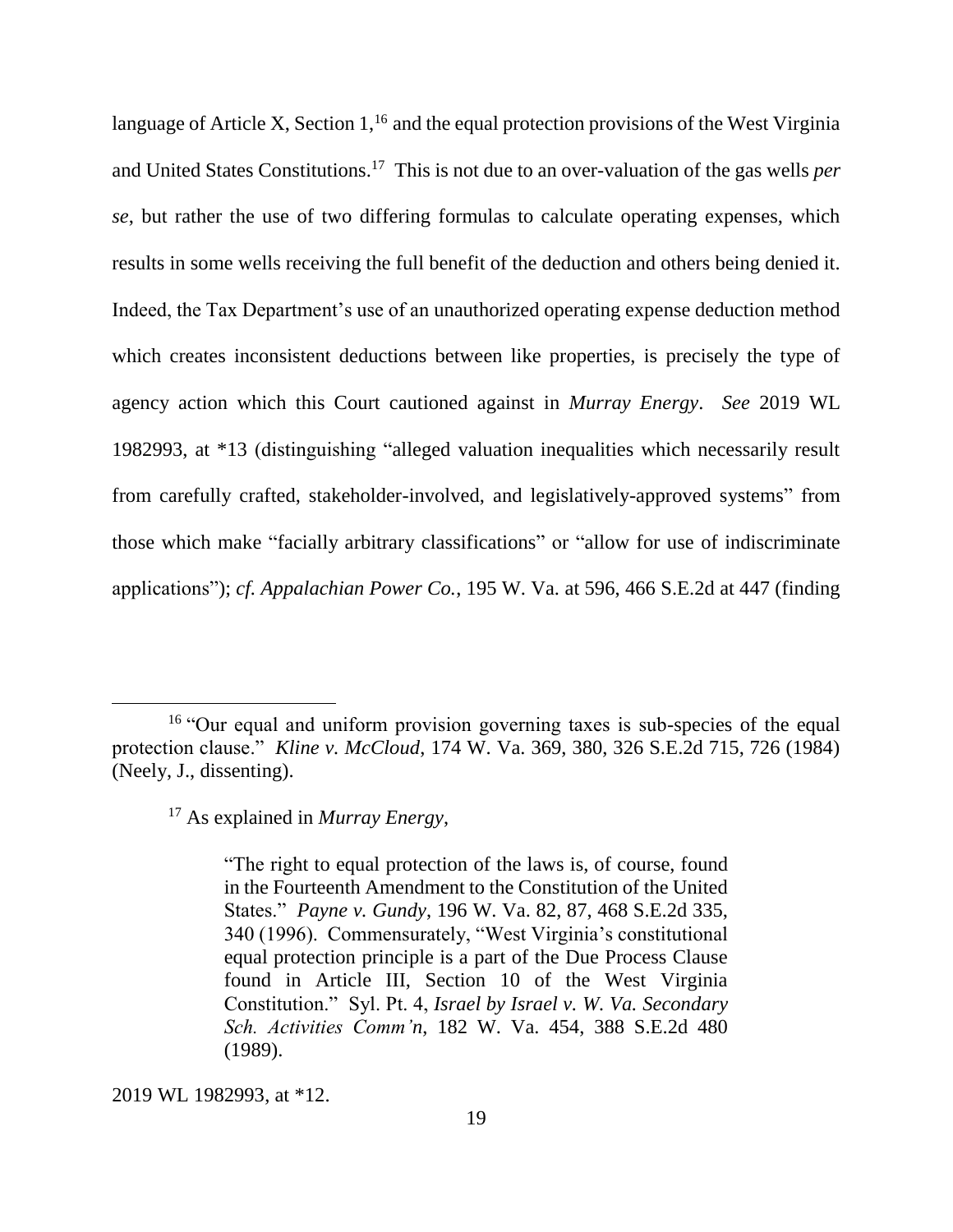no equal protection violation where regulation "treats all businesses within each class the same").

Finally, in contrast to *Murray Energy*, the inequality occasioned by the economic classifications created by the Tax Department's interpretation and application of West Virginia Code of State Rules § 110-1J-4.3 fails to pass the "rational relationship" test. As this Court has held, "[w]here economic rights are concerned, we look to see whether the classification is a rational one based on social, economic, historic or geographic factors, whether it bears a reasonable relationship to a proper governmental purpose, and whether all persons within the class are treated equally." Syl. Pt. 4, in part, *Gibson v. W. Va. Dep't of Highways*, 185 W. Va. 214, 406 S.E.2d 440 (1991), *holding modified by Neal v. Marion*, 222 W. Va. 380, 664 S.E.2d 721 (2008); *see also Appalachian Power,* 195 W. Va. at 594, 466 S.E.2d at 445 (using rational relationship test to assess constitutionality of tax regulations). In this instance, the Tax Department offers no governmental purpose for its use of a methodology which provides differing operating expense percentage deductions depending on the amount of gross receipts, nor can this Court discern one.<sup>18</sup> In fact, the Tax Department adamantly refuses to admit that any such classifications are created by its methodology, much less that they are rational ones.

 $\overline{a}$ 

<sup>&</sup>lt;sup>18</sup> As respondents note, the Tax Department cursorily mentions that the "not to exceed" amount serves as a "safeguard," but fails to indicate against what occurrence it safeguards.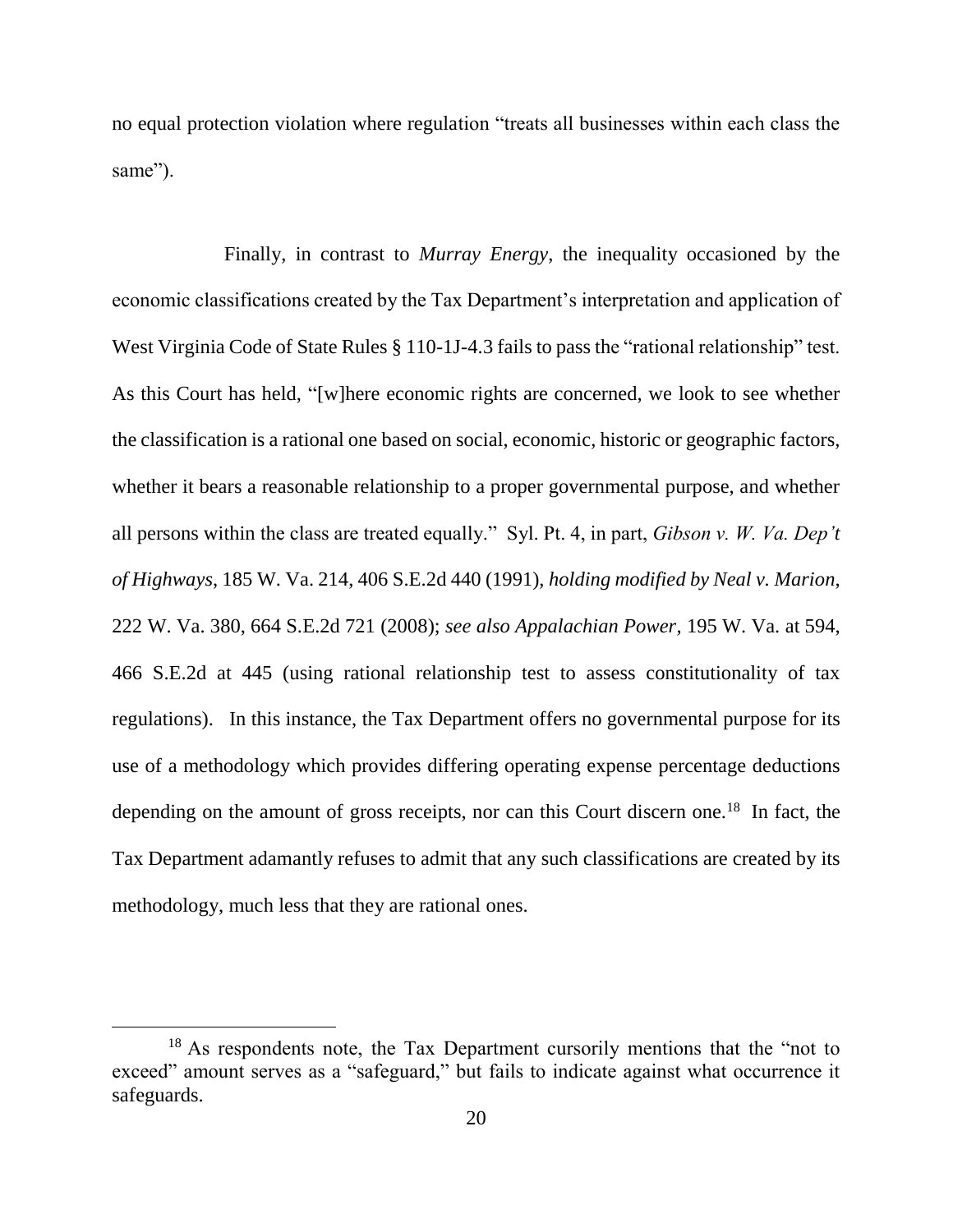We therefore hold that West Virginia Code of State Rules § 110-1J-4.3 does not permit the imposition of a "not to exceed" limitation on the operating expense deduction authorized thereunder and use of such limitation along with a percentage deduction violates the "equal and uniform" requirement of West Virginia Constitution Article X, Section 1, as well as the equal protection provisions of the West Virginia and United States Constitutions. We therefore affirm the business court's orders to that extent.

# B. LACK OF INCLUSION OF GATHERING, PROCESSING, AND TRANSPORTING **EXPENSES**

As previously indicated, with regard to the Marcellus wells, the business court made an additional finding that the operating expense average calculated by the Tax Department was flawed because it did not include expenses for gathering, compressing, processing, and transporting the gas to market, which the Tax Department characterizes as "post-production" expenses. In that regard, West Virginia Code of State Rules § 110-1J-3.16, defines "operating expenses" as

> only those ordinary expenses which are *directly related to the maintenance and production of natural gas and/or oil*. These expenses do not include extraordinary expenses, depreciation, ad valorem taxes, capital expenditures or expenditures relating to vehicles or other tangible personal property not permanently used in the production of natural gas or oil.

(emphasis added). The Tax Department maintains the business court erred because gathering, compressing, processing, and transporting expenses are not related to getting the gas out of the ground, but are related solely to getting the gas to the buyer; therefore, they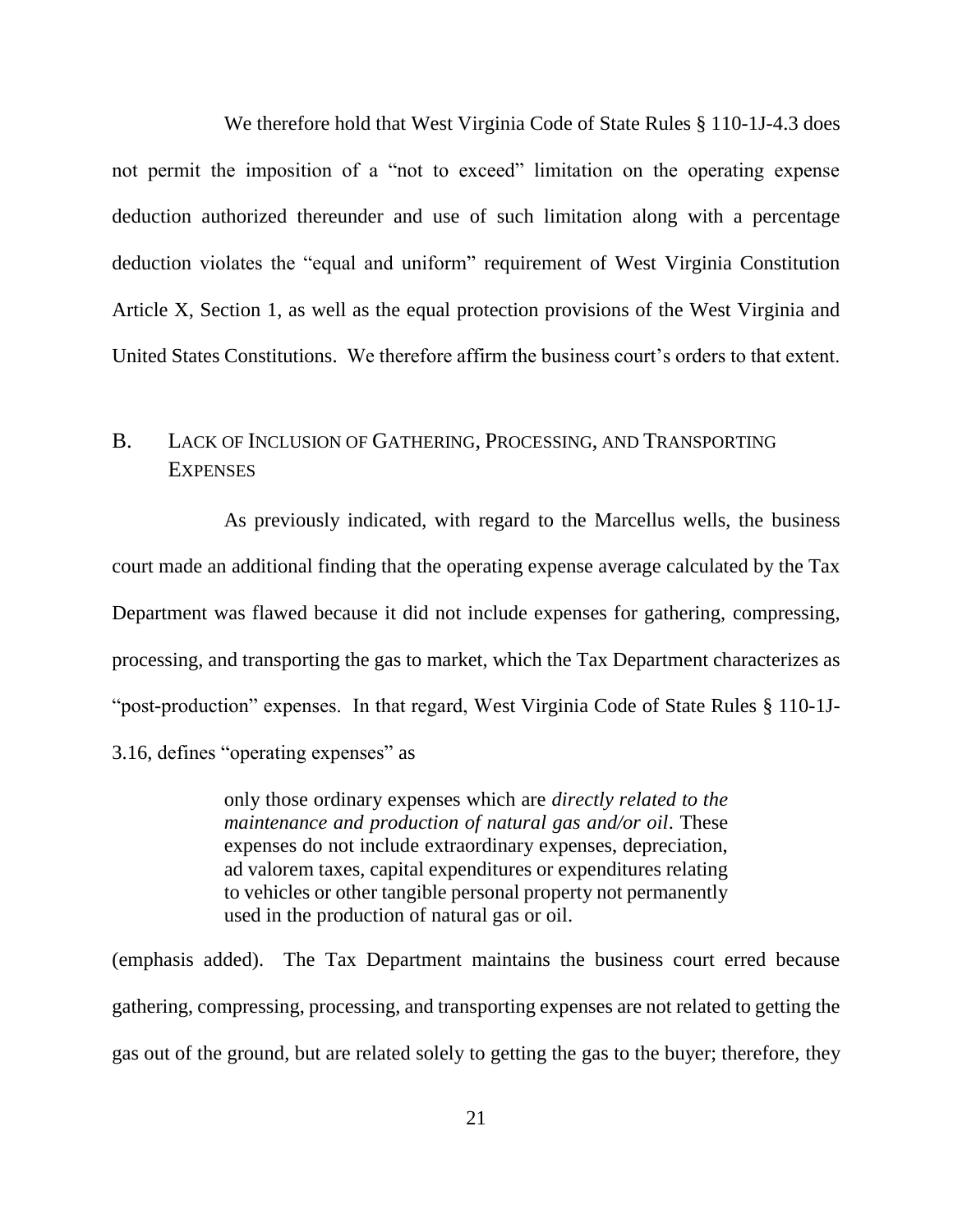do not "directly relate" to "maintenance and production" of gas as required by Rule 4.1 and are not properly included in their average industry expense calculation.

Antero responds that since its gross receipts must be calculated at the "field line point of sale" by regulation, a commensurate inclusion of the expenses incurred to reach the field line point of sale is necessary. Antero further argues that the definition of "gross receipts" supports their argument. "[G]ross receipts" are defined as "total income received from *production* on any well, at the field line point of sale, during a calendar year before subtraction of any royalties and/or expenses." W. Va. C.S.R. § 110-1J-3.8 (emphasis added). Accordingly, Antero argues that if the gross receipts are the result of "production," any expenses incurred to that point are necessarily also part of "production" and properly included in the average expense calculation.

The Tax Department counters that deductions are a matter of "legislative grace" as recognized by the Court in *Shawnee Bank v. Paige*, 200 W. Va. 20, 27, 488 S.E.2d 20, 27 (1997). Therefore, such expense deductions need not necessarily fairly correlate to gross receipts inasmuch as the deduction is not required in the first instance.

Critically, in terms of the definition of "maintenance and production," Antero concedes that the Rule is silent. Therefore, unlike the Tax Department's errant interpretation and application of an unambiguous regulation as indicated above, the ambiguity surrounding what expenses qualify as being "directly related to the maintenance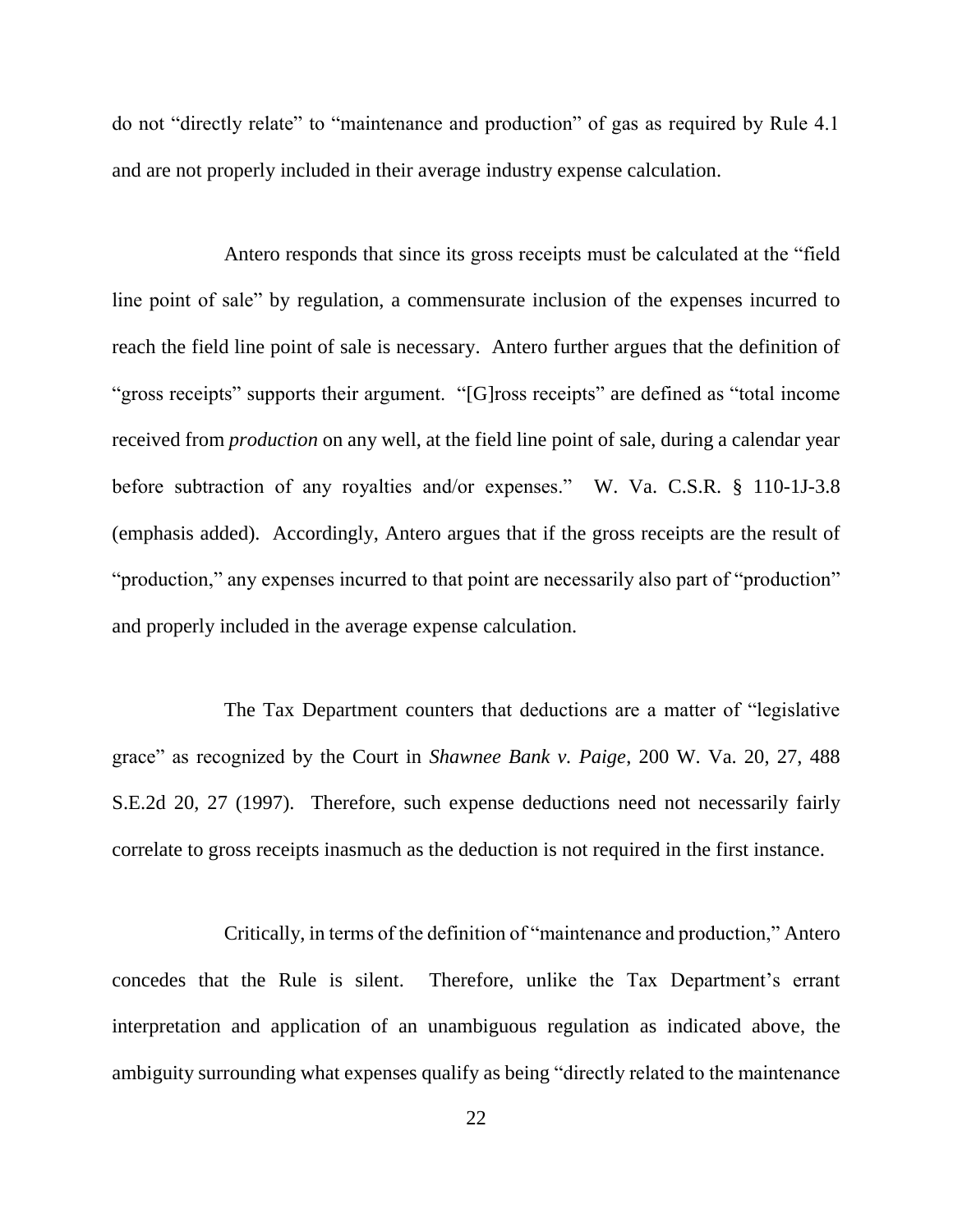and production" of natural gas necessitates the *Chevron* analysis utilized in *Murray Energy.* "In deciding whether an administrative agency's position should be sustained, a reviewing court applies the standards set out by the United States Supreme Court in *Chevron U.S.A., Inc. v. Natural Resources Defense Council, Inc.*, 467 U.S. 837, 104 S. Ct. 2778, 81 L.Ed.2d 694 (1984)." Syl. Pt. 3, in part, *Appalachian Power*, 195 W. Va. 573, 466 S.E.2d 424.

As the *Appalachian Power* Court explained, "[j]udicial review of an agency's legislative rule and the construction of a statute that it administers involves two separate but interrelated questions, only the second of which furnishes an occasion for deference." Syl. Pt. 3, in part. First, if

> the Legislature has directly spoken to the precise question at issue [and] . . . the intention of the Legislature is clear, that is the end of the matter, and the agency's position only can be upheld if it conforms to the Legislature's intent. No deference is due the agency's interpretation at this stage.

*Id.* In other words, "[i]f the legislative rule is valid, clear as to its intent and not contrary to the legislative enactment that triggered its promulgation, the need for further review does not arise." *Id.* at 586, 466 S.E.2d at 437.

There seems to be little question that the Legislature has not, in its enabling statute, spoken to the issue of whether a Marcellus well average operating expense calculation must necessarily include gathering, compressing, processing, and transporting or "post-production" expenses. West Virginia Code § 11-6K-1 requires only that natural resources properties be assessed at their "true and actual" value. As we concluded in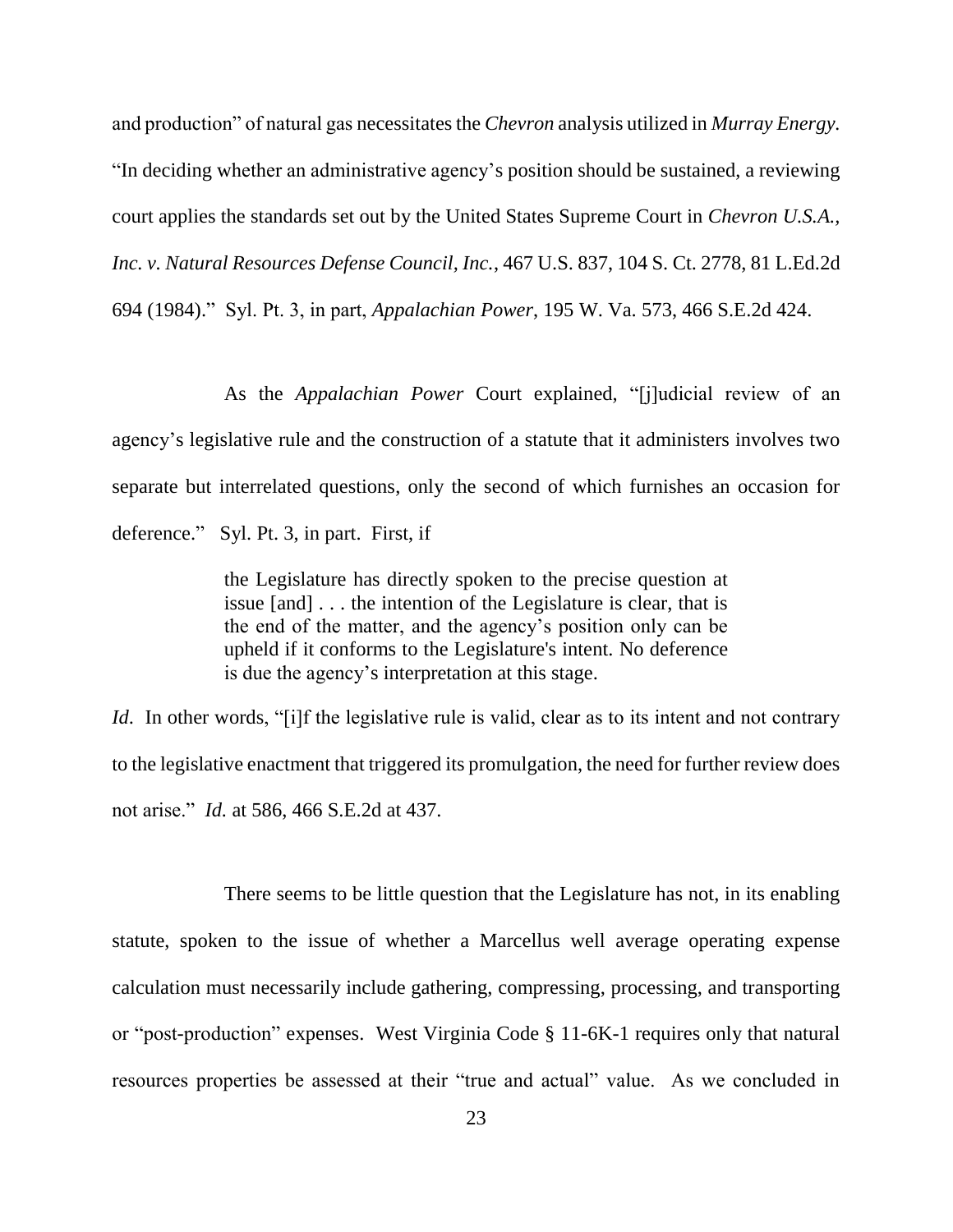*Murray Energy*, the statute provides no methodology for making that determination and expressly delegates that authority to the Tax Commissioner. 2019 WL 1982993, at \*10.

Moreover, the legislative rules likewise do not specify whether expenses "directly related to the maintenance and production of natural gas" include expenses which are incurred from the time the gas is extracted from the ground but before the gas reaches the buyer. West Virginia Code of State Rules § 110-1J-3.16 provides that such expenses expressly *do not* include "extraordinary expenses, depreciation, ad valorem taxes, capital expenditures or expenditures relating to vehicles or other tangible personal property not permanently used in the production of natural gas or oil." However, there is no indication that gathering, compression, processing, or transporting expenses fall within any of these excluded categories.

This "gap" or ambiguity therefore implicates the second stage of the *Chevron* analysis: "[I]f the statute is silent or ambiguous with respect to the specific issue, the question for the court is whether the agency's answer is based on a permissible construction of the statute. A valid legislative rule is entitled to substantial deference by the reviewing court." Syl. Pt. 4, in part, *Appalachian Power,* 195 W. Va. 573, 466 S.E.2d 424. The Tax Department and Antero each make compelling arguments for whether such expenses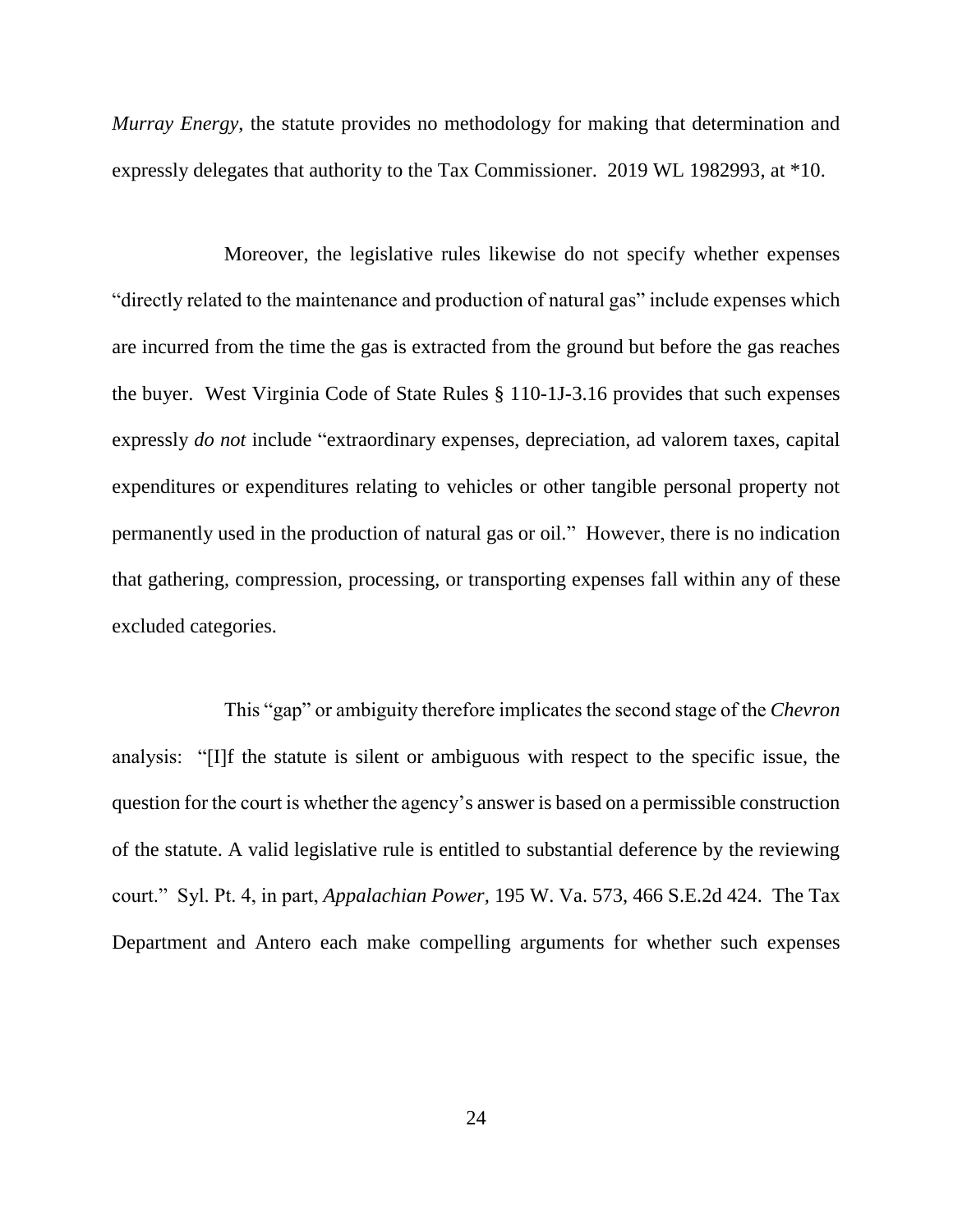should be included in the operating expense calculation.<sup>19</sup> Unfortunately, despite the prevalence of such operations in the State, the Legislature has not seen fit to address these expenses in the taxation scheme. This uncertainty alone constrains our ability to resolve the issue on the relative merits of the parties' positions. As the *Appalachian Power* Court aptly stated:

> Our power to review the Tax Commissioner's decisions on policy grounds is extremely limited. We are not at liberty to affirm or overturn the Commissioner's regulation or decision merely on the basis of our agreement or disagreement with his policy implications, even when important issues of taxation are at stake.

195 W. Va. at 588, 466 S.E.2d at 439. Rather, "an agency's interpretation will stand unless it is 'arbitrary, capricious, or manifestly contrary to the statute.'" *Id*. at 589, 466 S.E.2d at 440 (quoting *Chevron*, 467 U.S. at 844).

With these limitations, we cannot say that the Tax Department's position that gathering, compressing, processing, and transporting expenses are not "directly related" to the "maintenance and production" of natural gas is arbitrary, capricious, or manifestly contrary to the enabling taxation statute. In accordance with our precedent, its position "must be sustained if it falls within the range of permissible construction." *W. Va. Health Care Cost Review Auth.*, 196 W. Va. at 339, 472 S.E.2d at 424. More importantly, the

 $\overline{a}$ 

<sup>19</sup> *Cf. Appalachian Power*, 195 W. Va. at 591, 466 S.E.2d at 442 ("Both constructions are consistent with the statute's language. It is here that the *Chevron* analysis strikes its most telling blow to the plaintiffs. Under *Chevron*, we may not impose our own construction of the statute.").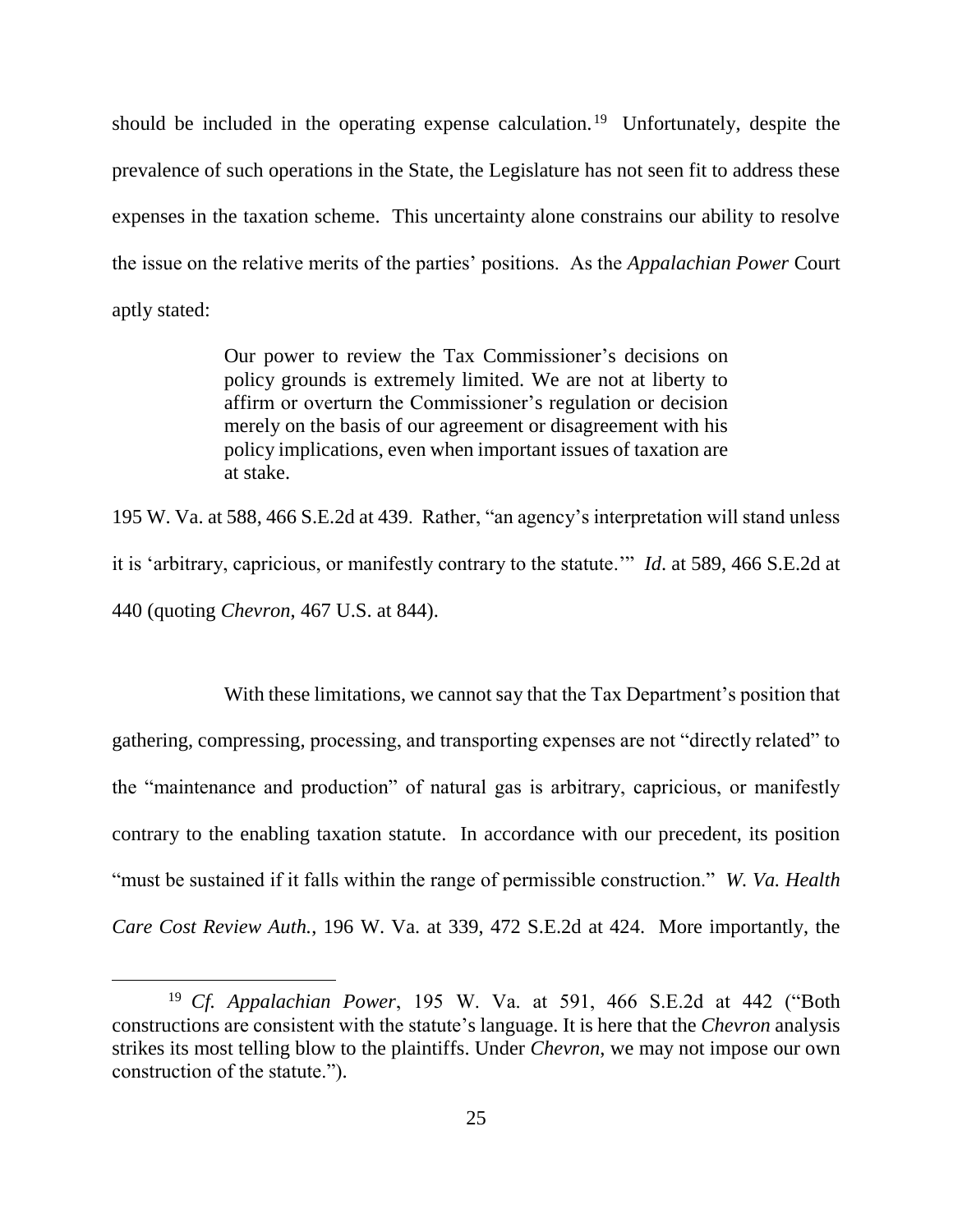equity of such an interpretation is well beyond the reach of this Court under these circumstances.<sup>20</sup> It is sufficient to conclude that the Tax Department's exclusion of these expenses from its average expense calculation is a reasonable construction of the regulation and not facially inconsistent with the enabling statute. Whether this Court would construe the regulation similarly is frankly beside the point:

> Our job is not to weigh the wisdom of, nor to resolve any struggle between, competing views of the public interest, but rather to respect legitimate policy choices made by an agency in interpreting and applying a statute. Moreover, it is not necessary for us to find that the regulation is the only reasonable one or even that it is the result we would have reached had the question arisen in the first instance in this Court.

*Id.* at 339, 472 S.E.2d at 424. We therefore find that the business court's conclusion that such expenses must necessarily be included in the Tax Department's average operating expense calculation to be erroneous.

The foregoing notwithstanding, however, we find that our disagreement with the business court's conclusion is of little practical consequence to the case at bar. While the business court concluded that the survey improperly excluded gathering, compressing,

 $20$  In contrast, the Court was under no such constraints when analyzing whether royalty payments pursuant to an oil or gas lease governed by West Virginia Code § 22-6- 8(e) may be subject to pro-rata deduction or allocation of reasonable post-production expenses in *Leggett v. EQT Prod. Co*., 239 W. Va. 264, 800 S.E.2d 850, *cert. denied*, 138 S. Ct. 472, 199 L. Ed. 2d 358 (2017). In that case, the Court was tasked with interpreting the "at the wellhead" language contained within that statute in conjunction with our canons of statutory construction to resolve private parties' dispute over royalties owed. The analysis employed in that case, despite the general similarity of the issue, is therefore inapplicable.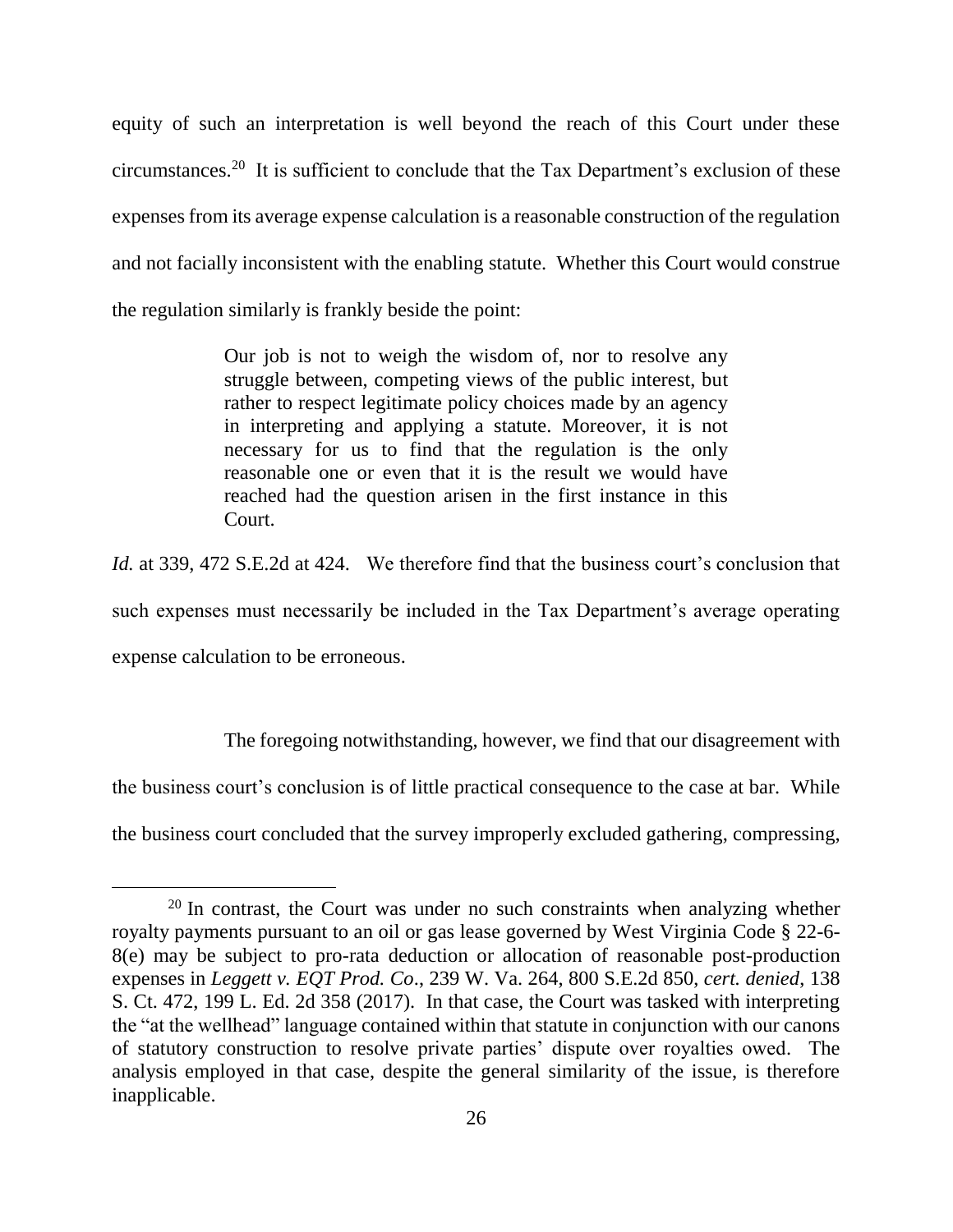processing, and transporting expenses, thereby causing the average operating expense calculation to be under-inclusive, it failed to grant any relief in that regard. As previously indicated, in overturning the Tax Department's valuations, the business court imposed an unlimited operating expense of 30% for conventional wells and 20% for horizontal Marcellus wells, despite the fact that *these figures were derived from the survey it found inadequate*. Antero did not cross-assign this failure as error and does not squarely address this incongruity in its briefs; $21$  furthermore, it requests this Court to affirm the business court's valuation. The Tax Department makes note of it, but simply argues this underscores the fallacious logic of the business court. In any event, this leads us to an examination of the relief crafted by the business court to resolve the gas well valuations.

## C. THE BUSINESS COURT'S RELIEF

 $\overline{a}$ 

The Tax Department's final assignment of error contends that the business court failed to grant appropriate relief by removal of the cap and allowing an "unlimited" percentage expense deduction.<sup>22</sup> Relying on the principles articulated above from

 $21$  Antero's lone oblique reference to the application of the allegedly erroneous  $20\%$ figure states that it "eliminates *some* Constitutional infirmities, and is a reasonable approximation of 'true and actual value' until the Tax Department reevaluate its application of the Rule." (emphasis added).

 $22$  The Tax Department supplements its attack on the business court's remedy by arguing in a separate assignment of error that it erred by creating a "hybrid rule" for taxation in violation of this Court's opinion in *Lee Trace, LLC v. Raynes*, 232 W. Va. 183, 751 S.E.2d 703 (2013). Respondent counters that there is nothing "hybrid" about removal of the cap, and therefore *Lee Trace* adds nothing to the analysis. We agree.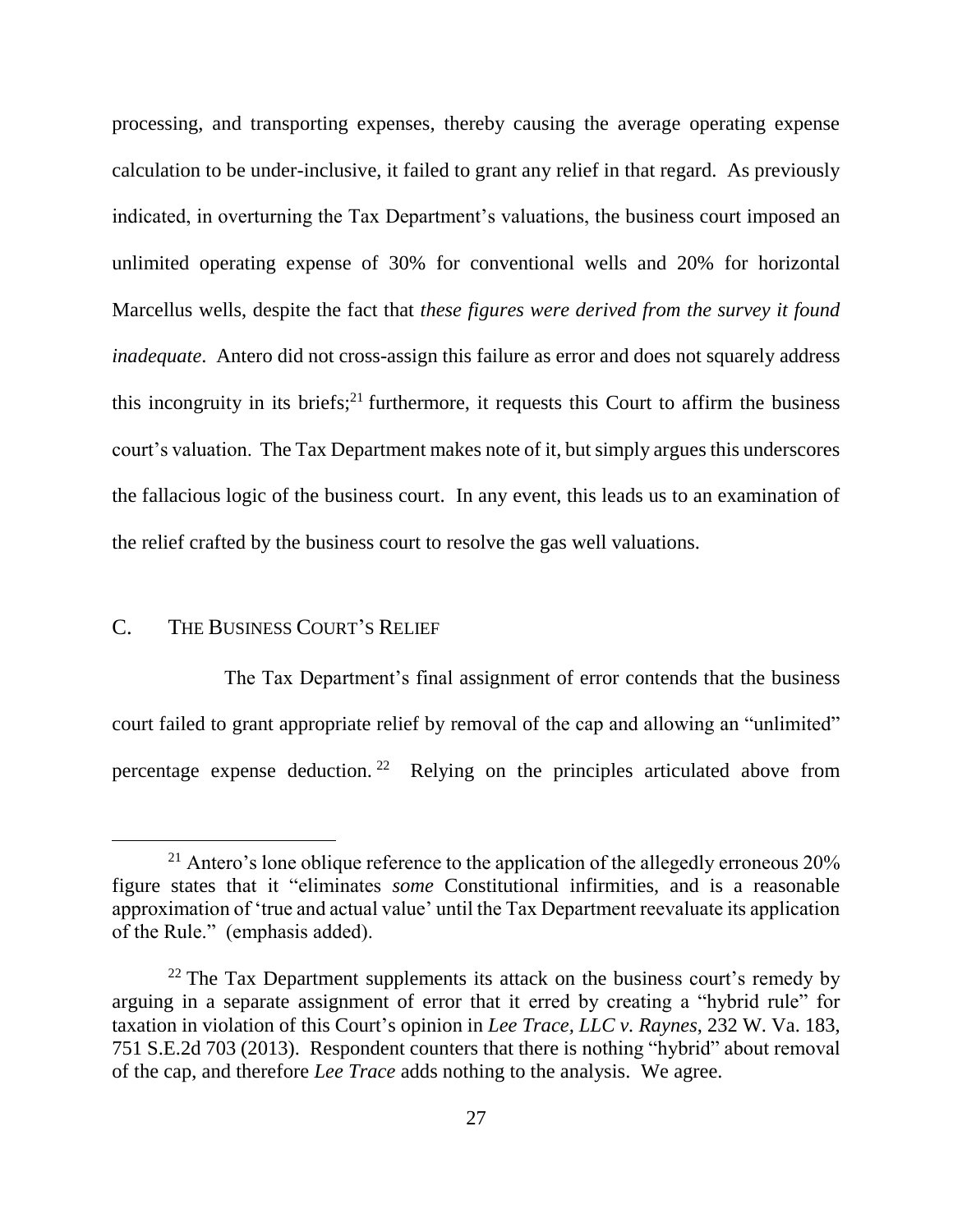*Appalachian Power*, the Tax Department argues that it has discretion in the manner in which it expresses the average operating expense and that the business court has usurped that discretion by fashioning its own methodology. In response, respondents insist that the business court merely removed the offending and inequality-creating aspect of the Tax Department's methodology, *i.e*. the cap, leaving the residual percentage operating expense deduction.

More specifically, the Tax Department—seemingly in contradiction to its argument that it properly utilized both a percentage *and* cap—insists that the business court erred by utilizing and/or permitting the use of a percentage to deduct operating expenses because the Rule requires an "average," stating: "The average of a bunch of numbers is a number."<sup>23</sup> Doddridge County, whose interests are unquestionably aligned with the Tax Department, expressly concedes in its brief that the language of the regulation contemplates the use of a monetary average across the board: "The Average Annual Industry Operating

 $\overline{a}$ 

*Lee Trace* involved the assessor's use of *both* the cost *and* income approaches to valuation, i.e. a "hybrid" valuation. The Court found that using the income approach in the particular circumstances in that case did not allow the assessor to comply with other provisions of the regulations regarding application of a capitalization rate. The business court employed no "hybrid" valuation method in its relief; therefore, *Lee Trace* is wholly inapposite. In fact, as set forth in our discussion *supra*, if there is a "hybrid" valuation method implicated at all, it is the one utilized by the Tax Department by using both a percentage and a monetary average cap to calculate the operating expense deduction.

 $^{23}$  If so, this merely begs the question as to why the Tax Department utilized a percentage in the first instance.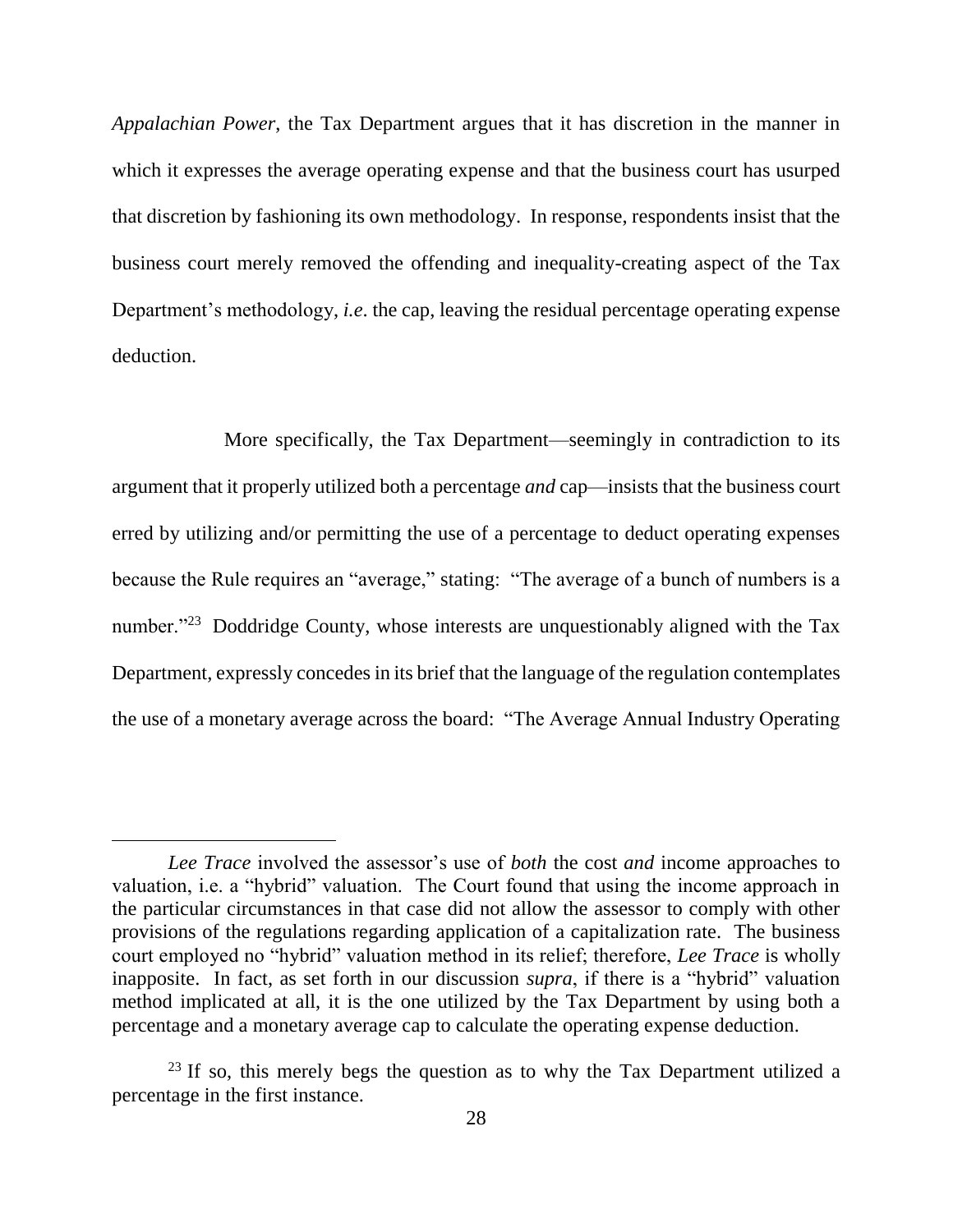Expenses is a fixed dollar amount, in this case, \$5,000. Expenses are expressed as numbers. The average of a set of numbers is a number and not a percentage."

The question presented, then, is whether the business court erred in ordering the percentage average to be used, rather than the monetary average as a uniform deduction, or whether it should have deferred the issue of which formulation to use to the Tax Department altogether. In ordering the use of a percentage, unimpeded by the cap, the business court determined that a percentage average creates greater proportionality and avoids the issue of some wells having zero value, *i.e*., a well where the gross receipts less the monetary average deduction nets zero value. It therefore ordered that the percentage average be utilized without any cap or maximum deduction.

We find that neither West Virginia Code of State Rules § 110-1J-4.1 nor § 110-1J-4.3 provide for a "sliding scale" or pro rata operating expense deduction. In that regard, there is as little authority for the Tax Department's use of a percentage expression of the operating expense deduction as there is for a "cap" of those expenses. The language of the Rule provides that "[t]he average annual industry operating expenses shall be deducted from working interest gross receipts . . . ." W. Va. C.S.R. § 110-1J-4.3. Our most well-worn canon of construction mandates that the Court is to give words "their ordinary and familiar significance and meaning, and regard is to be had for their general and proper use." Syl. Pt. 4, in part, *State v. Gen. Daniel Morgan Post No. 548, Veterans of Foreign Wars*, 144 W. Va. 137, 107 S.E.2d 353 (1959). With respect to the Tax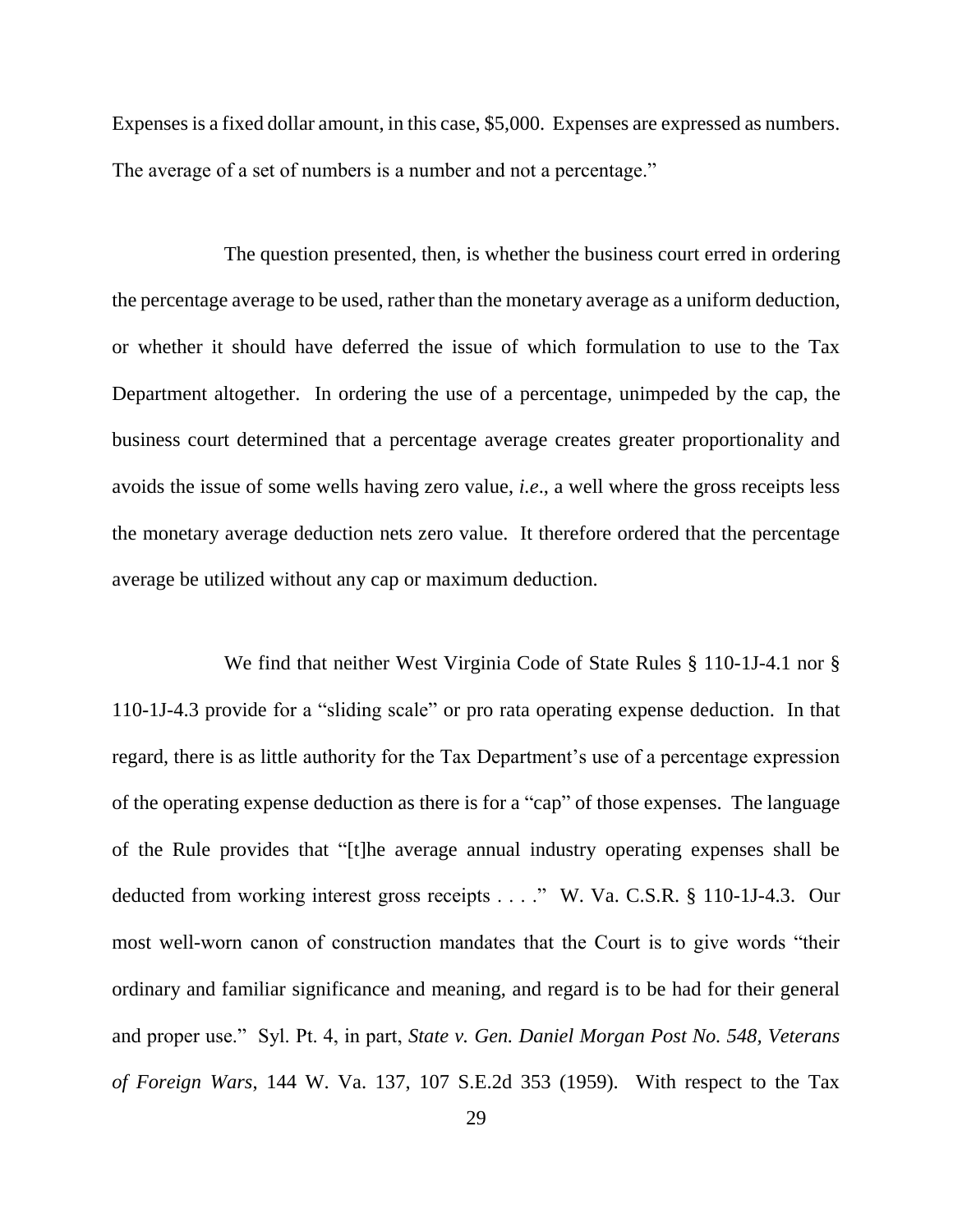Department's purported discretion to express the average expense in the manner it deems fit, we are reminded yet again that "we are obligated to defer to an agency's view only when there is a statutory gap or ambiguity." *W. Va. Health Care Cost Review Auth.,* 196 W. Va. at 337, 472 S.E.2d at 422. Accordingly, we find that this clear, simply-stated regulation under any common-sense reading plainly contemplates use of a monetary average, which must be applied evenly across the board to avoid an unconstitutionally impermissible application. We therefore hold that the provisions contained in West Virginia Code of State Rules §§ 110-1J-4.1 and 110-1J-4.3 for a deduction of the average annual industry operating expense requires the use of a singular monetary average deduction.

As such, we conclude that the business court's relief erroneously required use of a percentage, rather than a monetary average operating expense deduction and reverse to that extent. However, "this Court does not have the authority to fix the assessment of appellant's property . . . [rather,] the trial court is invested by statute with such authority and the case [should] be remanded for that purpose." *In re Tax Assessments Against Pocahontas Land Corp.*, 158 W. Va. 229, 240, 210 S.E.2d 641, 649 (1974); *see also Matter of U. S. Steel Corp*., 165 W. Va. 373, 379, 268 S.E.2d 128, 132 (1980) ("This Court does not have the authority to fix assessments because such authority is vested by